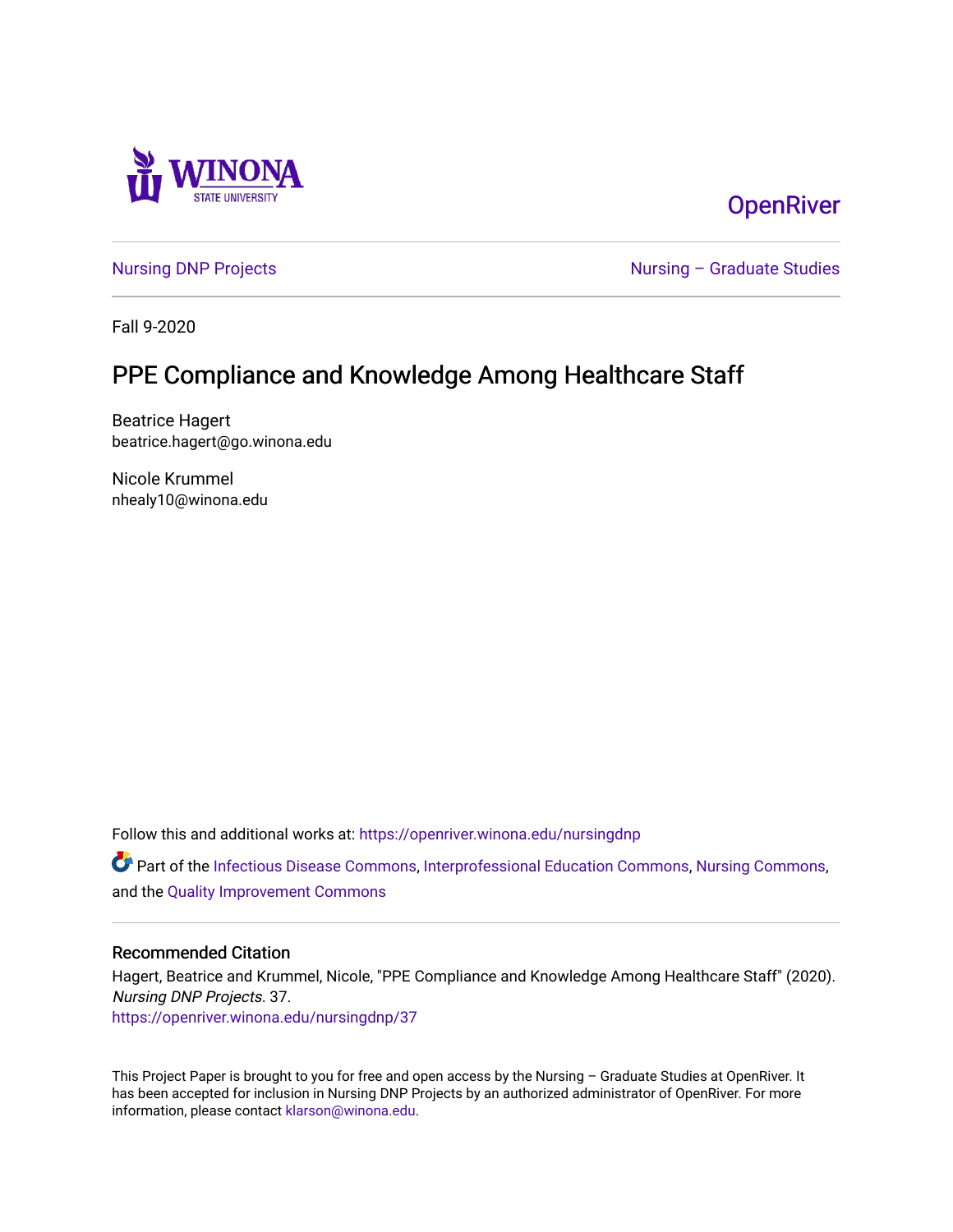#### **Abstract**

**Problem:** One of the most important steps in infection prevention is the use of personal protective equipment (PPE) to protect patients and staff from infectious agents; yet, research indicates that PPE compliance remains suboptimal in many healthcare institutions.

**Purpose:** To identify the effect of a multidisciplinary education campaign on PPE compliance and knowledge among healthcare workers (HCWs) on a rehabilitation unit of a large, midwestern teaching hospital.

**Methods:** This project utilized pre-intervention observational audits and a survey to determine baseline PPE compliance and knowledge on the piloted units. A post-intervention survey was sent to HCW to assess for a change in knowledge.

**Interventions:** Educational material regarding proper PPE usage and knowledge gaps gathered from the pre-intervention survey was sent to all staff virtually. Educational materials were also posted throughout the unit and discussed during team huddles.

**Results:** Pre-intervention observational audits showed 21.64% (n=97) correctly donned and doffed PPE according to the institution's policy. Comparison of preto post-survey data showed no significant change in all four knowledge-based questions ( $p=0.45$ ,  $p=1.00$ ,  $p=0.69$ ,  $p=1.00$ ).

**Conclusion:** Staff showed knowledge regarding proper PPE use prior to the intervention. However, compliance was suboptimal. This data indicates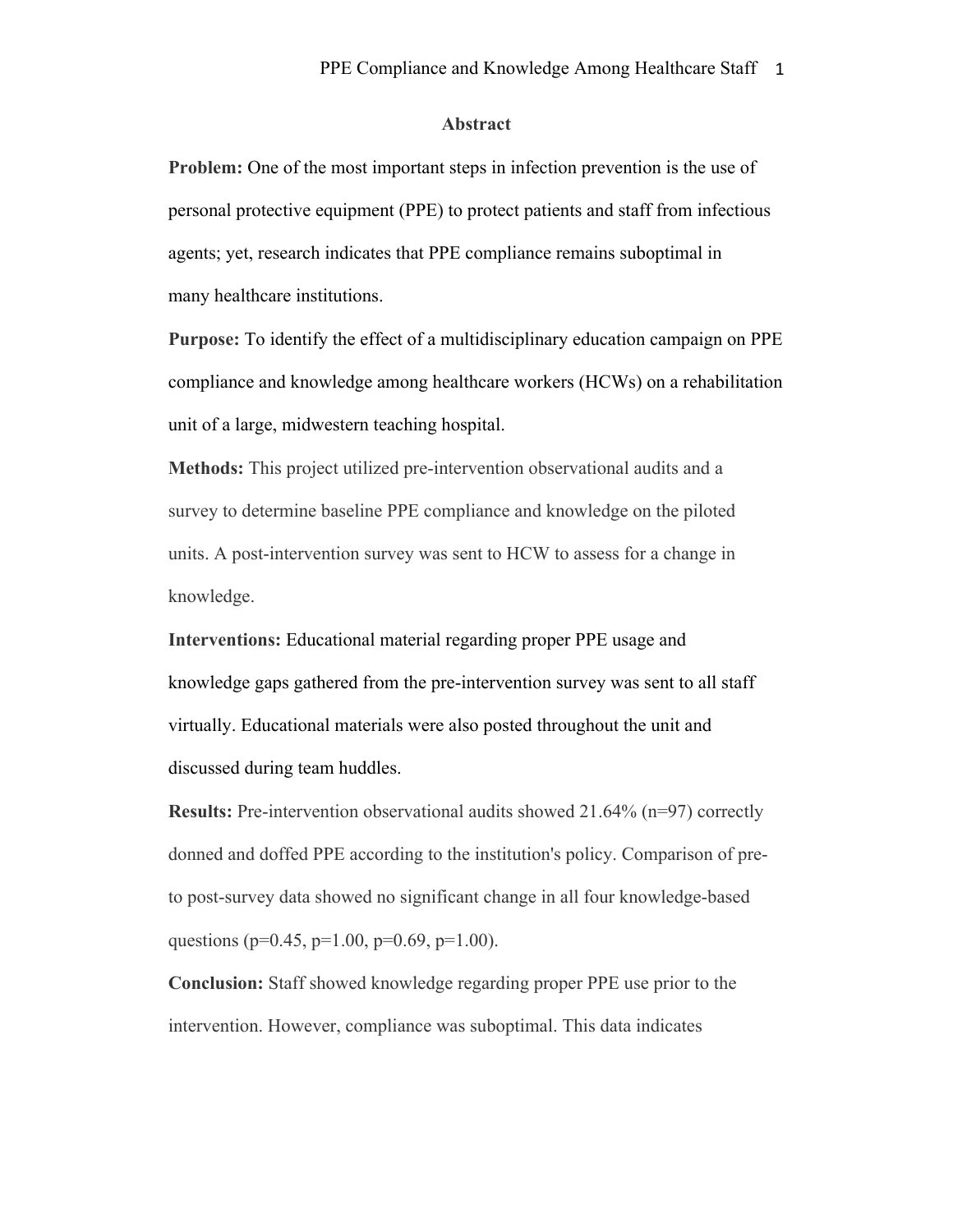that despite staff being knowledgeable on proper use, other barriers exist that lead to a lack of compliance with PPE policies.

#### **Key Words: PPE, compliance, Personal Protective Equipment,**

**multidiscipline, education**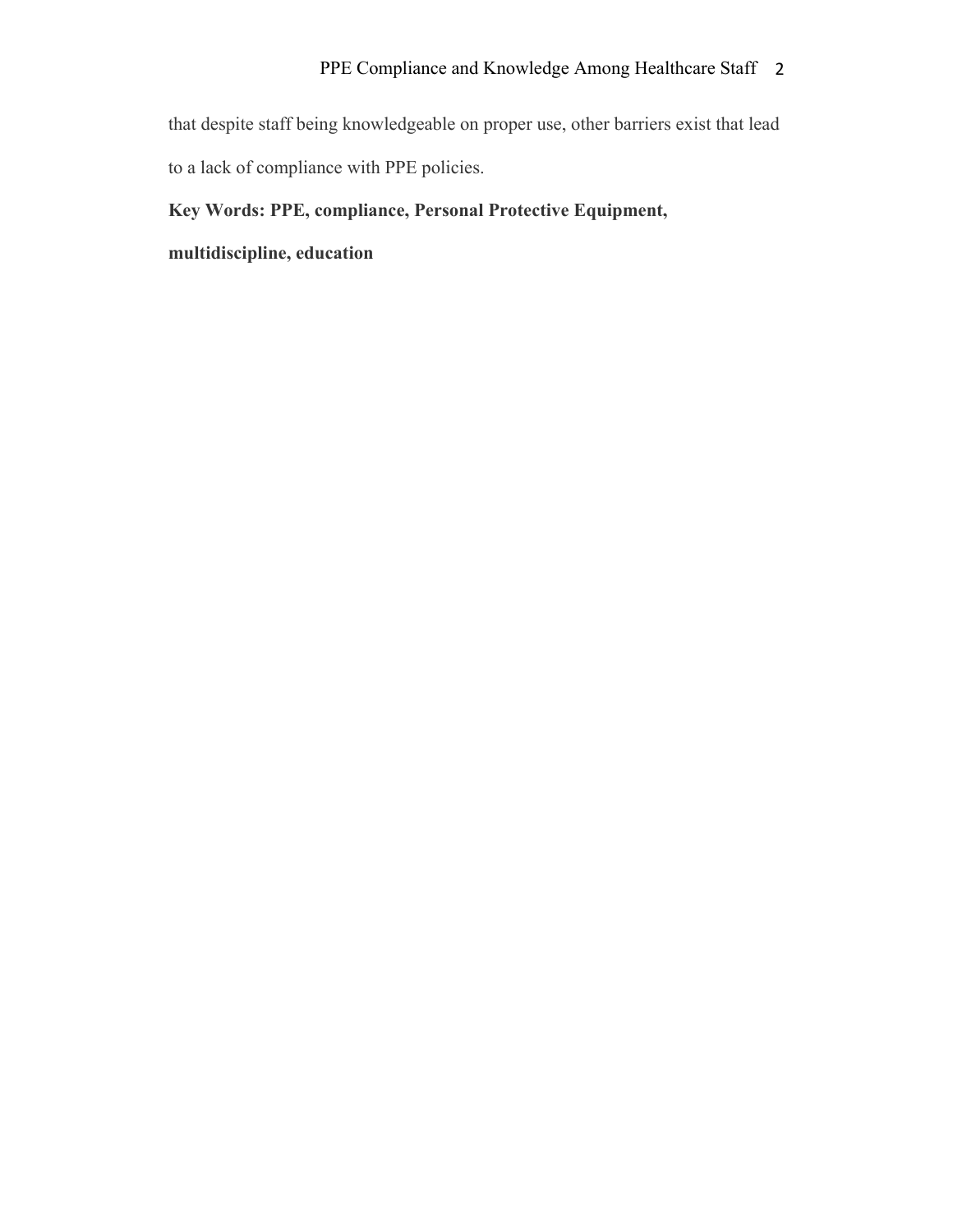| $\mathbf{1}$   | <b>Introduction</b>                                                                 |
|----------------|-------------------------------------------------------------------------------------|
| $\overline{2}$ | Healthcare-associated infections (HAIs) pose a threat to both patients and          |
| 3              | healthcare staff. HAI is defined as an infection that develops during treatment for |
| 4              | another condition (Office of Disease Prevention and Health Promotion, 2019).        |
| 5              | Occurrence of HAIs can lead to severe, costly, and fatal consequences. Over one     |
| 6              | million HAIs occur across the United States (U.S.) health care system every year    |
| 7              | and lead to over tens of thousands of deaths annually (AHRQ, 2019).                 |
| 8              | Additionally, HAIs cost hospitals between 28 and 45 billion dollars in direct costs |
| 9              | per year (Stone, 2010).                                                             |
| 10             | Communicable diseases have been identified as a major factor that                   |
| 11             | increases the risk for HAIs (Office of Disease Prevention and Health Promotion,     |
| 12             | 2019). A communicable disease is a disease that can be passed between patients      |
| 13             | and healthcare workers (HCWs) through a variety of routes. In the in-patient        |
| 14             | setting, many practices exist to prevent the spread of this type of disease. One of |
| 15             | the most well-known and important steps in preventing the spread of                 |
| 16             | communicable diseases is the use of personal protective equipment (PPE)             |
| 17             | (Wisconsin Department of Health Services, 2018). Despite evidence suggesting        |
| 18             | the effectiveness of PPE in infection prevention, research suggests that            |
| 19             | compliance of PPE use among HCWs continues to be suboptimal (Allen &                |
| 20             | Cronin, 2012; Jain, Dogra, Mishra, Thakur, & Loomba, 2013; Larkin, et al.,          |
| 21             | 2017).                                                                              |
| 22             | <b>Available Knowledge</b>                                                          |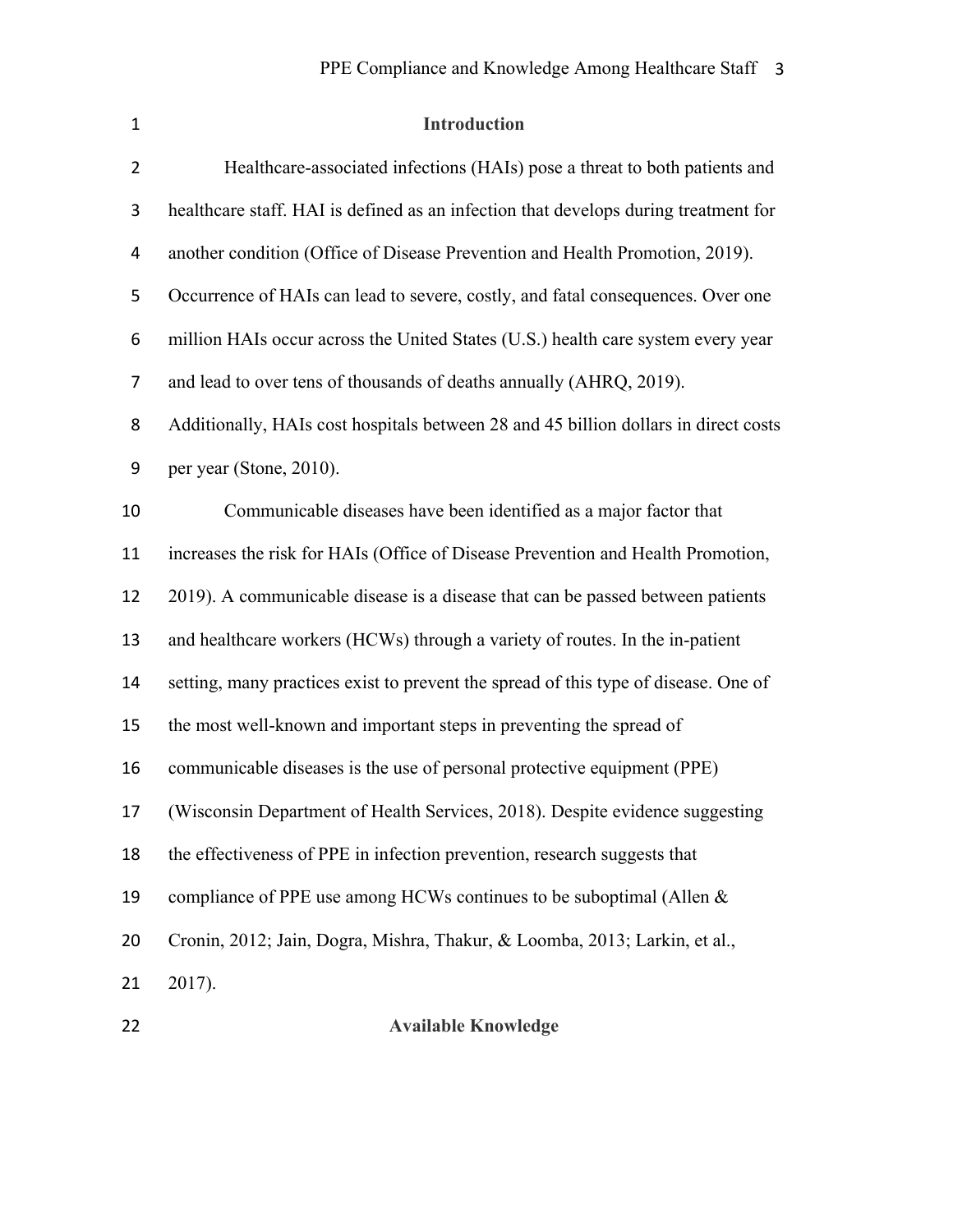| 23 | A review of the literature was completed to define the problem. Current                 |
|----|-----------------------------------------------------------------------------------------|
| 24 | articles in a selection of journals describe studies to indicate that PPE compliance    |
| 25 | is suboptimal in a variety of healthcare settings, including in-patient facilities. The |
| 26 | research also strongly supports the importance of PPE in preventing infection. A        |
| 27 | literature review was conducted searching the databases CINAHL, PubMed, and             |
| 28 | ScienceDirect. The inclusion criteria were: articles published in English,              |
| 29 | published in the last ten years, from a peer-reviewed journal, and focused on PPE       |
| 30 | compliance and knowledge among HCWs. Exclusion criteria were articles not               |
| 31 | related to PPE compliance and knowledge, older than ten years, and articles             |
| 32 | without an English version available. One study by Larson (2004) was used               |
| 33 | despite being older than ten years old as it was determined to be of high-quality       |
| 34 | and contained an established survey tool that was modified and used to gather           |
| 35 | data in this project.                                                                   |
| 36 | Overall, the literature showed that PPE compliance remains less than                    |
| 37 | optimal across many healthcare institutions and remains an area for improvement         |
| 38 | at the piloted facility. Following review of the literature, it can be concluded that   |
| 39 | identifying barriers to PPE compliance is a key step in developing and                  |
| 40 | implementing an effective intervention (Allen & Cronin, 2012; Alsmeyer, 2014;           |
| 41 | Andonian, et al., 2019; Baloh, et al., 2019; Bruce, 2013; Harrod et al., 2019; Jain,    |
| 42 | et al., 2013; Larkin et al., 2017). It was also found that PPE compliance is            |
| 43 | suboptimal among a variety of disciplines, and favored a multidisciplinary              |
| 44 | approach (Beam, et al., 2011; Doll, et al., 2017; Harrod, et al., 2019; Jain, et al.,   |
| 45 | 2013; & Larkin, et al., 2017). Interventions studied within the research include        |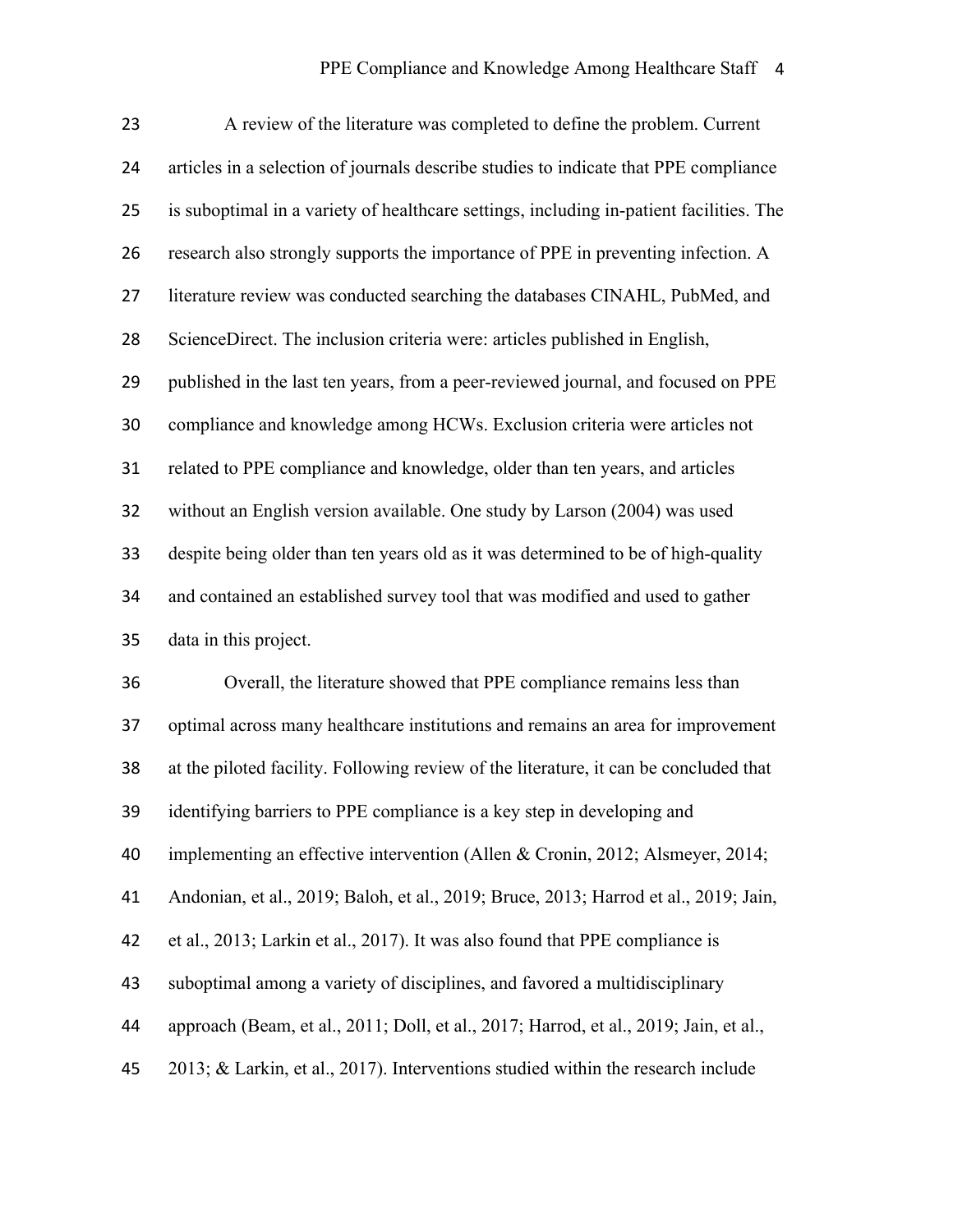| 46 | audits, education in a variety of forms, visual aids, or a combination of           |
|----|-------------------------------------------------------------------------------------|
| 47 | interventions (Allen & Cronin, 2012; Alsmeyer, 2014; Andonian, et al., 2019;        |
| 48 | Beam, et al., 2011; Bruce, 2013; Larkin, et al., 2017; Mauger, et al., 2014; Tomas, |
| 49 | et al., 2015). The interventions implemented within the research review were all    |
| 50 | suggested to be effective in improving PPE compliance and/or knowledge              |
| 51 | (Larkin, et al., 2017; Mauger, et al., 2014; Tomas, et al., 2015). However, many    |
| 52 | studies noted that further research to analyze the long-term effects of the         |
| 53 | interventions would be beneficial in determining long-term effectiveness.           |
| 54 | In summary, the literature review indicated that a combination of                   |
| 55 | education, visual aids, and audits with feedback have shown to be successful in     |
| 56 | increasing appropriate PPE compliance and staff knowledge. Additionally, the        |
| 57 | research supports a multidisciplinary approach to improve compliance as             |
| 58 | compliance was shown to be suboptimal among all HCWs. A majority of the             |
| 59 | research used audits or surveys to determine the intervention to be implemented     |
| 60 | and are recommended as an effective measurement tool for PPE use.                   |
| 61 | <b>Rationale</b>                                                                    |
| 62 | The Change Theory by Kurt Lewin was utilized as the theoretical basis for           |
| 63 | this project (Petiprin, 2016). The Change Theory is a three-stage process that      |
| 64 | requires an individual to reject prior learning. The three stages in Lewin's theory |
| 65 | are unfreezing, change, and refreezing (Petiprin, 2016). Unfreezing involves a      |
| 66 | process of letting go of the old pattern of practice or knowledge that is           |
| 67 | counterproductive. The second stage involves the changing of counterproductive      |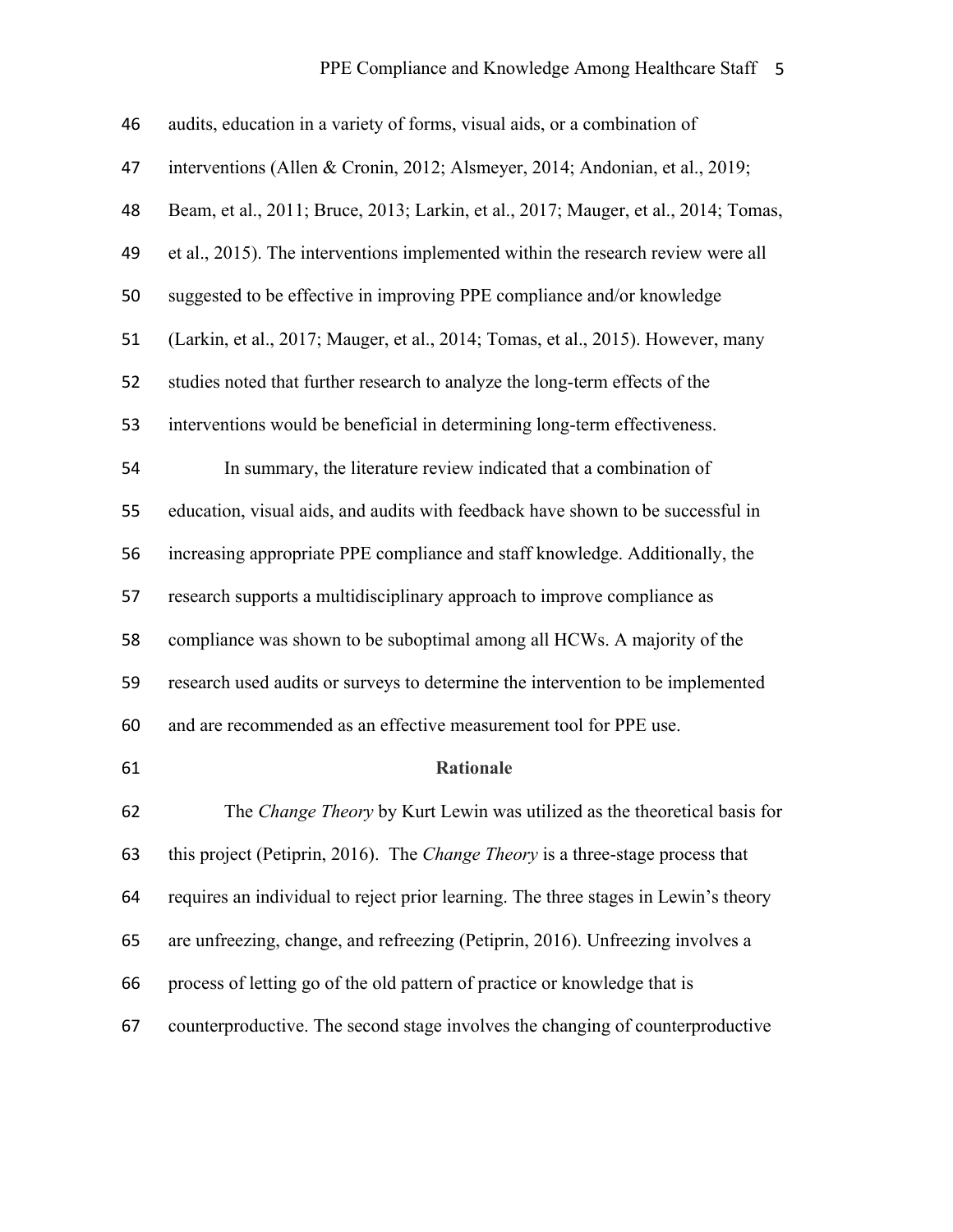| 68 | thoughts and behaviors. Finally, the refreezing stage involves making new            |
|----|--------------------------------------------------------------------------------------|
| 69 | thoughts and behaviors into a habit (Petiprin, 2016).                                |
| 70 | Lewin's theory guided this project. The behavior that was identified by the          |
| 71 | projects institutional leadership as counterproductive was low compliance of staff   |
| 72 | utilizing PPE correctly. The first step was to inform staff of this behavior and     |
| 73 | educate them on the consequences associated with noncompliance. During               |
| 74 | the first stage, investigators identified which knowledge and behaviors              |
| 75 | had become a pattern in order to address them, which was the rationale for the       |
| 76 | pre-intervention survey and audits. Additionally, Lewin's theory states that it is   |
| 77 | vital to overcome individual resistance and group conformity in this stage           |
| 78 | (Petiprin, 2016). Next, the implementation of a multidisciplinary                    |
| 79 | educational intervention was used to change the behaviors and patterns of staff to   |
| 80 | increase PPE compliance. In this stage, staff were provided with education to        |
| 81 | support productive behavior change. Lastly, the investigators and team               |
| 82 | guided staff to establish new knowledge and practices as habits in the refreezing    |
| 83 | stage. Ideally, the staff will utilize their new knowledge and change their practice |
| 84 | as guided through these three stages of Lewin's Change Theory.                       |
| 85 | Additionally, the Iowa Model of Evidence-Based Practice to Promote                   |
| 86 | Quality Care (Titler, et al., 2001) was utilized as the framework for this project.  |
| 87 | The Iowa Model provides a guideline for decision making related to clinical and      |
| 88 | administrative practices that affect patient outcomes. It assists healthcare         |
| 89 | providers in translating quality research findings into clinical practice to improve |
| 90 | patient outcomes, which is the goal of this project (Brown, 2014). The Iowa          |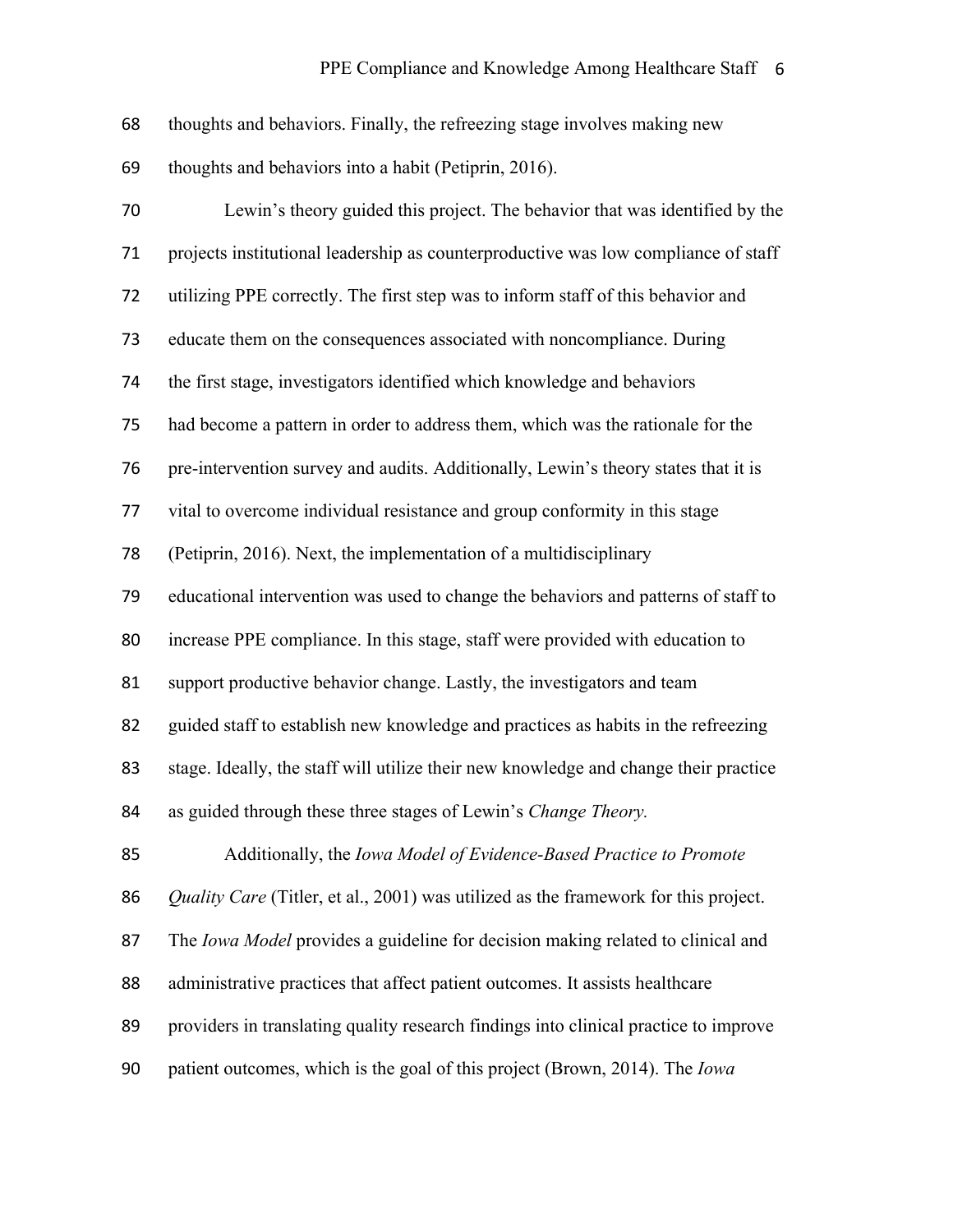| 91  | Model is a multiphase model and was chosen to be the framework for this project        |
|-----|----------------------------------------------------------------------------------------|
| 92  | as it is a streamlined change process that applied to the clinical question being      |
| 93  | explored. Additionally, the <i>Iowa Model</i> puts focus on organization collaboration |
| 94  | as it incorporates the conduct and use of research as the guiding method for           |
| 95  | intervention protocol (Doody & Doody, 2011). Because the institution identified        |
| 96  | PPE compliance as a priority and there was a sufficient literature on possible         |
| 97  | interventions, it was identified that the change was appropriate for adoption          |
| 98  | into practice. These qualities aligned with the guiding principles of                  |
| 99  | the Iowa Model.                                                                        |
| 100 | <b>Aims</b>                                                                            |
| 101 | Infection prevention is a top priority at many healthcare facilities.                  |
| 102 | The institution identified infection prevention as a crucial area for                  |
| 103 | improvement on the piloted units (S. Johnson, personal communication,                  |
| 104 | November 26, 2019). Many approaches to increase staff knowledge and                    |
| 105 | compliance have been explored. Evidence supports use of a variety of                   |
| 106 | interventions including education, regular auditing, and visual aids (Allen &          |
| 107 | Cronin, 2012; Alsmeyer, 2014; Doll, et al., 2017; Larkin, et al., 2017). It also       |
| 108 | shows that the need for improvement lies within all disciplines (Mitchell, et al.,     |
| 109 | 2013). Therefore, this project aimed to identify gaps in knowledge regarding PPE       |
| 110 | among HCWs, and barriers to PPE compliance. Furthermore, the goal was                  |
| 111 | to develop and implement an educational intervention to study the effect it has on     |
| 112 | these variables. The clinical question for this project was: For healthcare            |
| 113 | professionals in the rehabilitation setting of a teaching hospital, how does a         |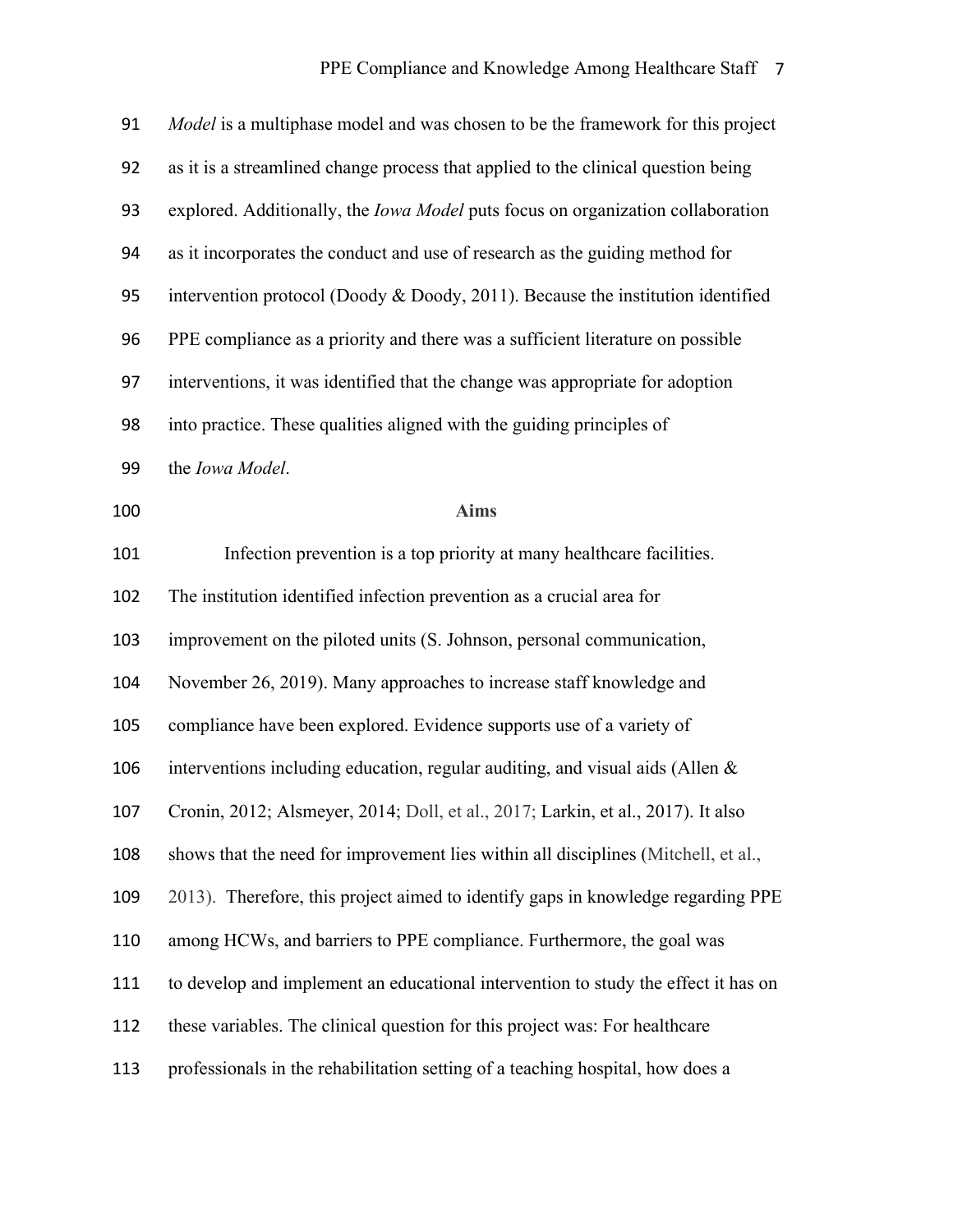multidisciplinary educational infection prevention campaign affect PPE

- compliance and staff knowledge?
- 

#### **Methods**

**Context**

 The project was implemented on two inpatient rehabilitation units at a large, midwestern teaching hospital. The two units have a total of 58 beds. Patient population on these units include patients rehabilitating from surgery, strokes, traumatic brain injuries, and other complications requiring additional care and therapy. The units are staffed with nurses, nursing assistants, physical therapists, occupational therapists, speech therapists, and clinicians. The staff from these disciplines have been trained to the piloted unit's "Transmission-based Precautions (Isolation)" policy and were the population of this study. Inclusion criteria included any of the staff in a role mentioned above that entered a contact or enteric isolation room on the piloted units. Exclusion criteria for participants included environmental services and dietary staff. There were many key stakeholders involved in this project. Stakeholders included both patients and any staff on the unit. The infection prevention team, nurse educators, and the unit's leadership team are also key stakeholders. Project members included: investigators, nurse managers, a clinical nurse specialist, infection prevention manager, unit practice council members, and a statistician. Leadership played an active role throughout the project and were supportive of project implementation.

**Interventions**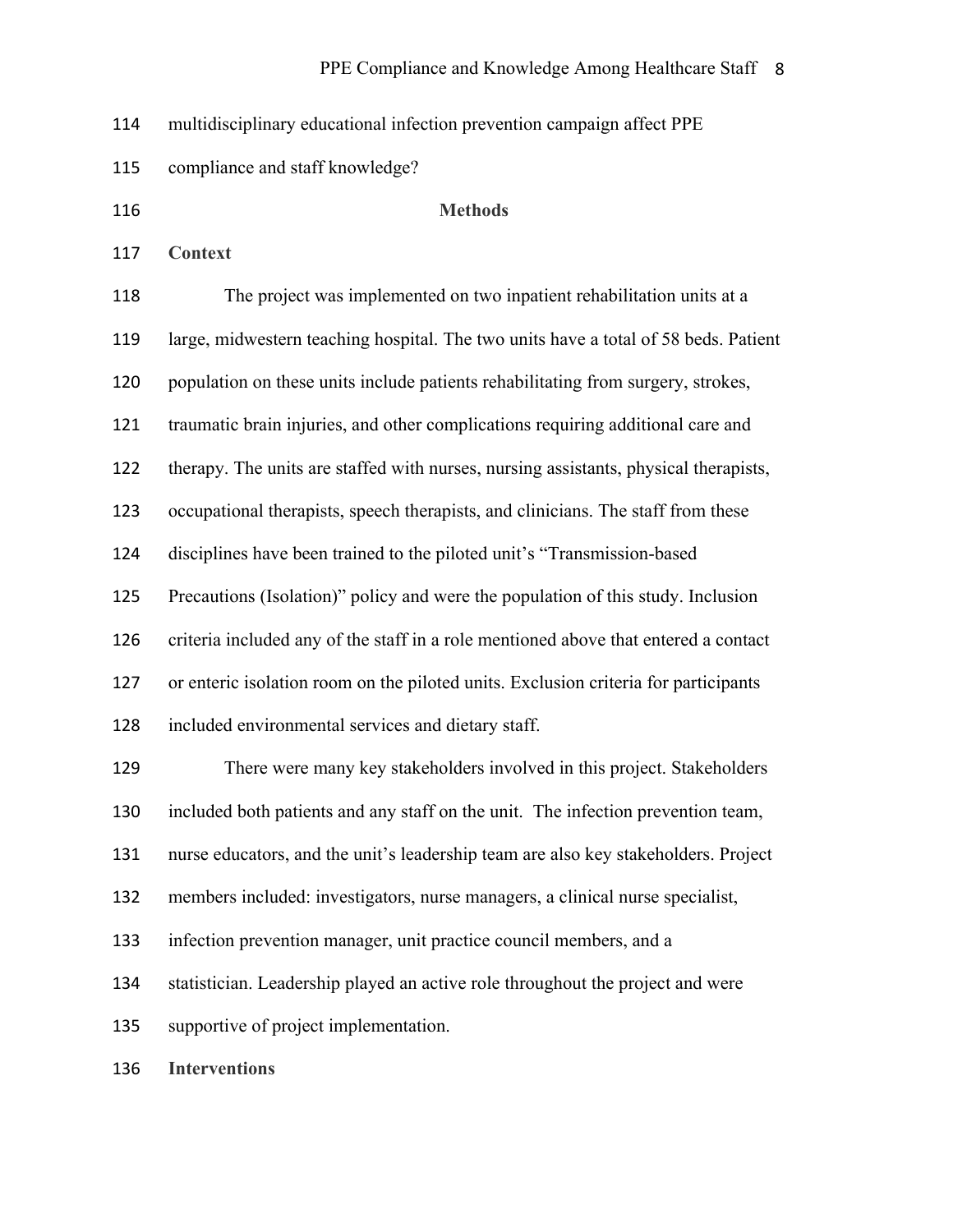| 137 | Modifications to the initial intervention were made due                               |
|-----|---------------------------------------------------------------------------------------|
| 138 | to a pandemic that occurred during the study period. The piloted unit's response      |
| 139 | measures restricted any in-person education. Therefore,                               |
| 140 | the intervention was implemented virtually. The intervention was a virtual, multi-    |
| 141 | disciplinary education program. Content distributed in the virtual education          |
| 142 | program was determined based on data gathered in the pre-intervention phase and       |
| 143 | the needs of the staff as determined by management and the facility's                 |
| 144 | infection prevention manager. All the material was approved by nurse                  |
| 145 | managers, the infection prevention team, and the clinical nurse specialist before     |
| 146 | being sent to staff. Educational material was sent to all staff participating         |
| 147 | in the project from the pilot units (nurses, nursing assistants, providers, physical  |
| 148 | therapists, occupational therapists, and speech therapists).                          |
| 149 | The educational material was sent out twice during the two-                           |
| 150 | week intervention period. The first time it was sent to the staff. The second time it |
| 151 | was sent to the unit manager one week after staff received the material. The          |
| 152 | material sent to staff contained an explanation of why the intervention was being     |
| 153 | implemented virtually, facts on the importance of PPE policy compliance, and          |
| 154 | statistics from the observational audits collected during the pre-intervention stage. |
| 155 | Additionally, the material included instructions on how staff can access their        |
| 156 | facility's PPE policy and who to contact for questions, barriers identified in the    |
| 157 | surveys and audits to proper PPE donning and doffing, a link to a visual aid          |
| 158 | for proper donning and doffing technique, and a video demonstration of how to         |
| 159 | properly don and doff PPE per the facility's policy. Finally, the material            |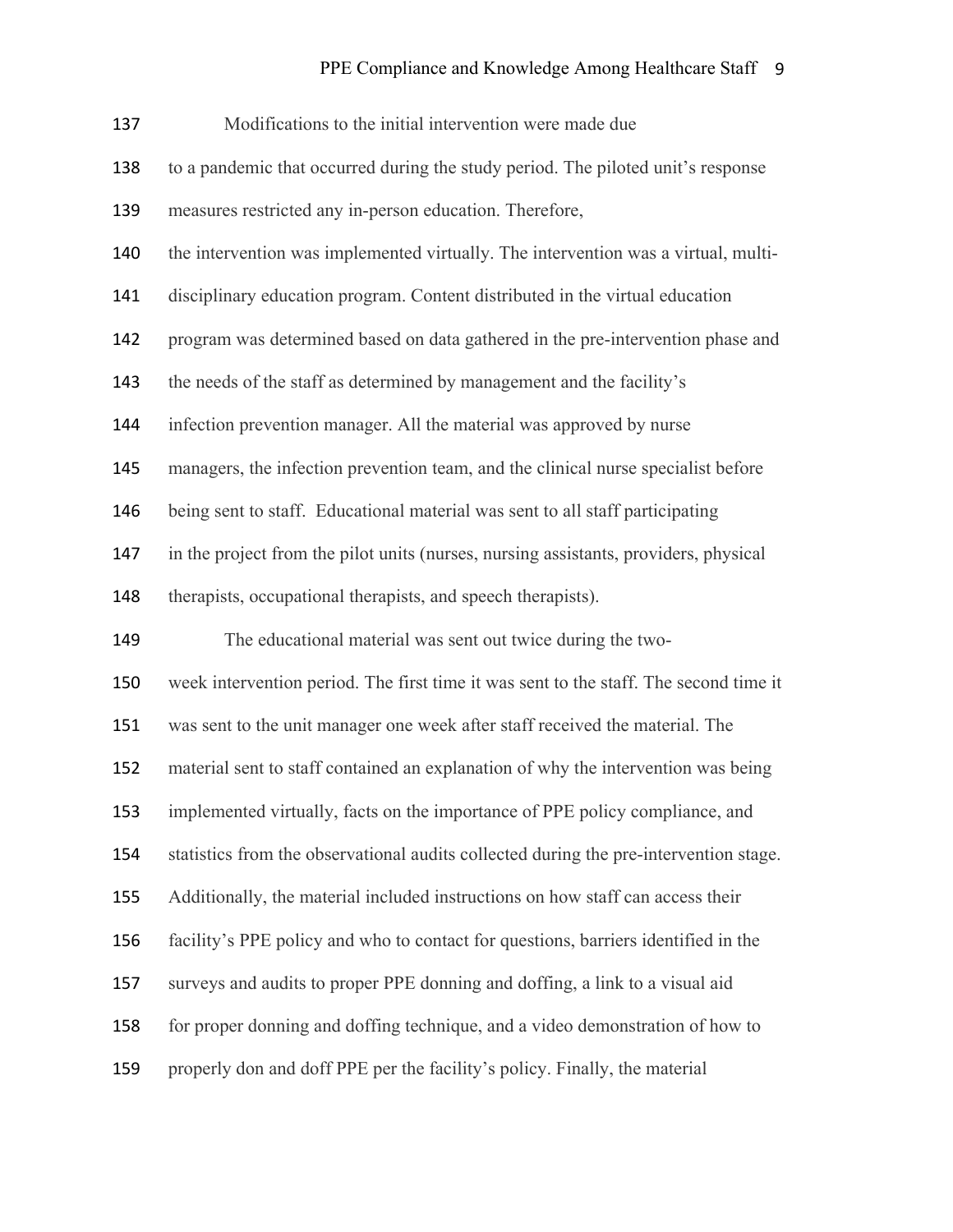### PPE Compliance and Knowledge Among Healthcare Staff 10

| 160 | contained contact information of the investigators and management, and staff       |
|-----|------------------------------------------------------------------------------------|
| 161 | were encouraged to reach out to them with any additional questions. After reading  |
| 162 | through the educational material and watching the video demonstration, staff were  |
| 163 | asked to complete a post-intervention survey to assess PPE knowledge.              |
| 164 | <b>Study of the Interventions</b>                                                  |
| 165 | The evaluation measures that were used to evaluate the success of                  |
| 166 | implementing this intervention were audits performed by trained investigators and  |
| 167 | a survey. Observational audits were completed to measure baseline PPE              |
| 168 | compliance rates and surveys measured staff knowledge and perception of PPE        |
| 169 | use. The audit tool utilized was adapted from a tool by Telford, et al.            |
| 170 | (2018). Permission for use was granted and modifications were made based on the    |
| 171 | institutions "Transmission-based precaution (Isolation)" policy and with           |
| 172 | recommendations from a leader of the institution's infection prevention team.      |
| 173 | The survey tool utilized was adapted from a tool by Larson (2004) and              |
| 174 | was shown to have a test-retest reliability coefficient of 0.86 and a standardized |
| 175 | alpha coefficient in item analysis of 0.80. Permission for use of the survey tool  |
| 176 | was obtained. The survey contained four Likert scale questions, one open-ended     |
| 177 | question, and four multiple-choice questions. Likert scale questions were utilized |
| 178 | for statistical analysis to compare pre- and post-intervention PPE knowledge. The  |
| 179 | open-ended and multiple-choice questions were utilized to identify gaps in PPE     |
| 180 | knowledge among staff. The areas identified for improvement guided the             |
| 181 | education included in the intervention.                                            |
|     |                                                                                    |

**Measures**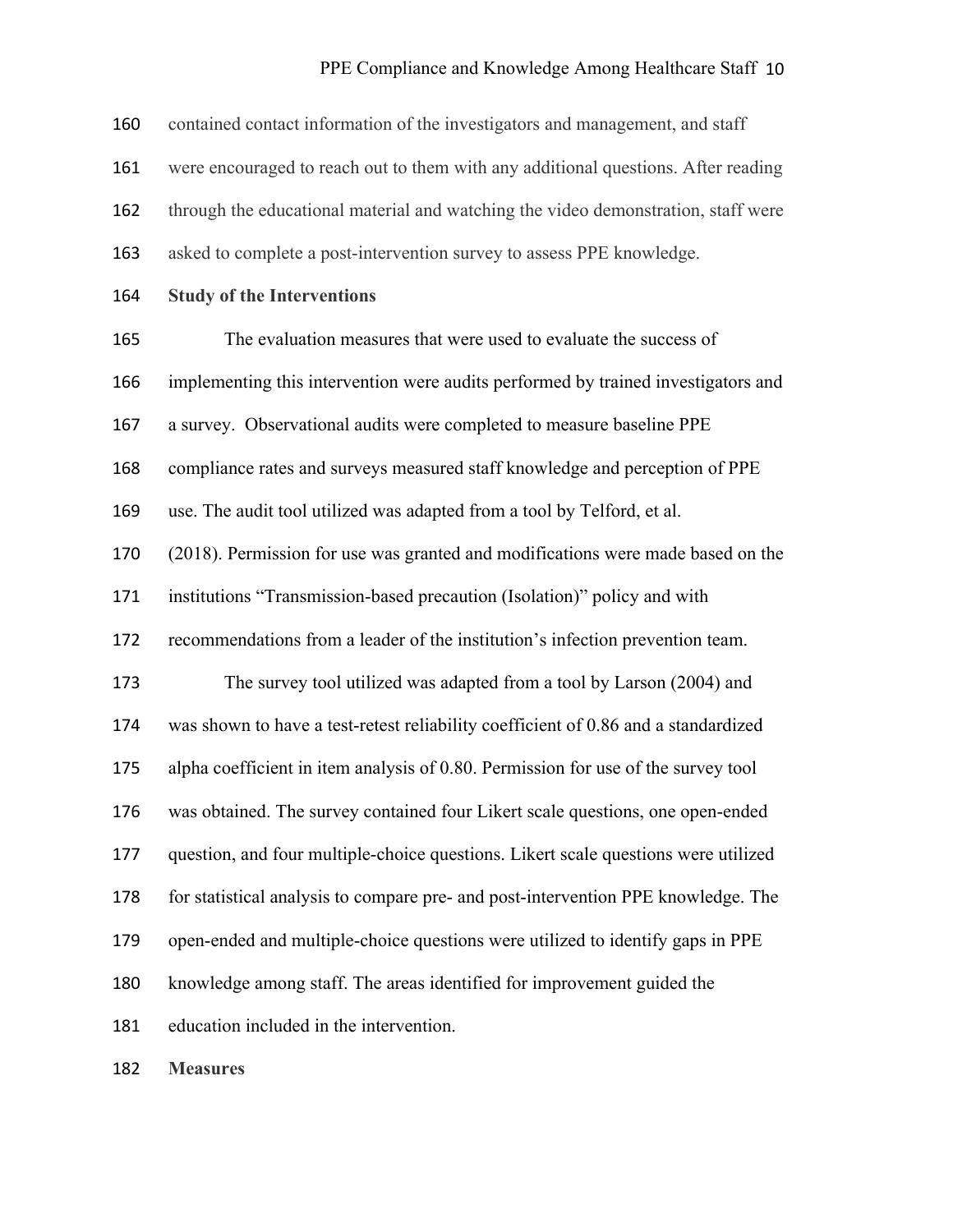| 183 | Much of the research suggested that observational audits and                       |
|-----|------------------------------------------------------------------------------------|
| 184 | surveys are an effective measurement tool for PPE use. As a result, an established |
| 185 | audit and survey were modified and utilized as tools in this study to              |
| 186 | measure PPE compliance and knowledge. The goal for this project was                |
| 187 | to complete the observational audits pre- and post-intervention. Pre-intervention  |
| 188 | audits served as baseline data and showed investigators that PPE compliance was    |
| 189 | suboptimal on the piloted units. Unfortunately, due to the COVID-19                |
| 190 | pandemic and the response measures at the facility, investigators were unable to   |
| 191 | perform post-intervention audits to determine if there was a change in             |
| 192 | compliance following the educational intervention. The same survey tool was        |
| 193 | given to staff both pre- and post-intervention to assess for change in             |
| 194 | knowledge. Staff were able to complete the survey via a virtual link. Staff were   |
| 195 | ensured that the survey was confidential.                                          |
| 196 | The project team determined that based on research, and the inability to           |
| 197 | complete post-intervention audits, that it would                                   |
| 198 | be beneficial to continue auditing after the original study period to monitor      |
| 199 | compliance long-term. The suggestion of continued audits was communicated to       |
| 200 | leadership on the unit. The initial cost for this project to the investigators was |
| 201 | minimal, as investigators completed all the audits. However, there would be a      |
| 202 | cost associated with the continued assessment of compliance if the institution had |
| 203 | to pay individuals for their time to complete audits.                              |
| 204 | To improve the value of the audits, inter-rater reliability was tested             |
| 205 | between auditors. This was done by completing three audits independently on the    |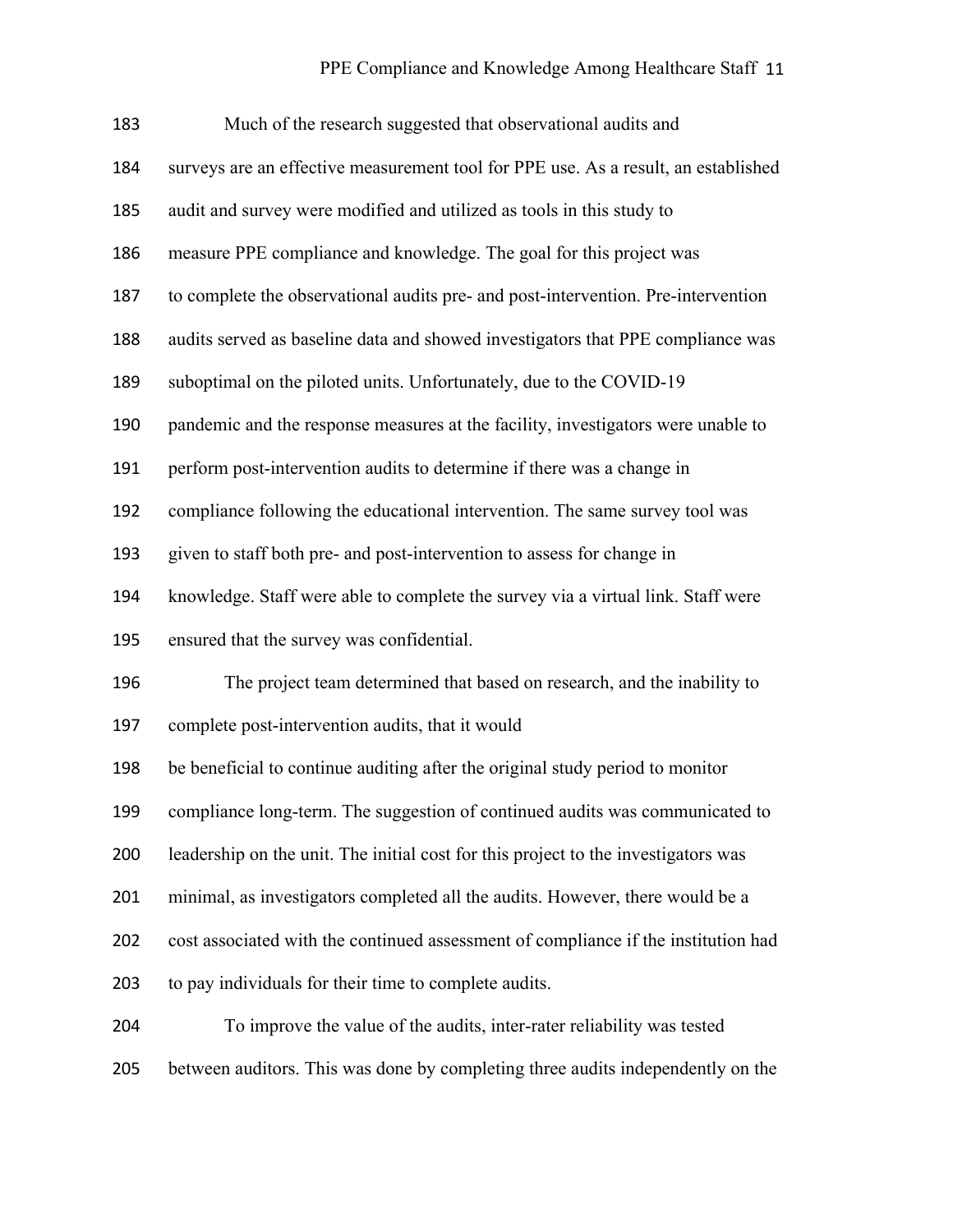| 206 | same observation and comparing the results of these audits. The audits were the  |
|-----|----------------------------------------------------------------------------------|
| 207 | same between both investigators, thus ensuring interrater reliability. At times, |
| 208 | investigators were unable to complete full audits. If parts of the audits were   |
| 209 | missed, they were marked "not visualized" and the incomplete data was excluded   |
| 210 | from the results. All the surveys were fully completed.                          |
| 211 | <b>Analysis</b>                                                                  |
| 212 | The initial plan was for the investigators to perform audits prior to the        |
| 213 | implementation of the intervention for baseline data on PPE compliance that      |
| 214 | could be compared to audits obtained following the intervention. However, due to |
| 215 | the pandemic, only baseline audits were obtained and no                          |
| 216 | statistical analysis between pre- and post-intervention audits were done.        |
| 217 | Instead, data gathered from the baseline audits were calculated to provide staff |
| 218 | with baseline compliance statistics and details on where breaks in compliance    |
| 219 | most often occurred. Therefore, instead of using the audits to examine the       |
| 220 | effectiveness of the intervention, the audits were utilized to better understand |
| 221 | current compliance within the units, and trends in PPE                           |
| 222 | practices using percentages.                                                     |
| 223 | A survey to assess PPE knowledge was sent to staff before the                    |
| 224 | implementation of the intervention that gathered data that was compared to the   |
| 225 | data obtained from the survey sent out after the intervention. The               |
| 226 | same survey was sent both pre- and post-intervention and was compromised         |
| 227 | of multiple-choice, sequence, and Likert-scale questions. The Likert-scale       |
| 228 | questions were compared across the pre- and post-intervention groups with a two- |
|     |                                                                                  |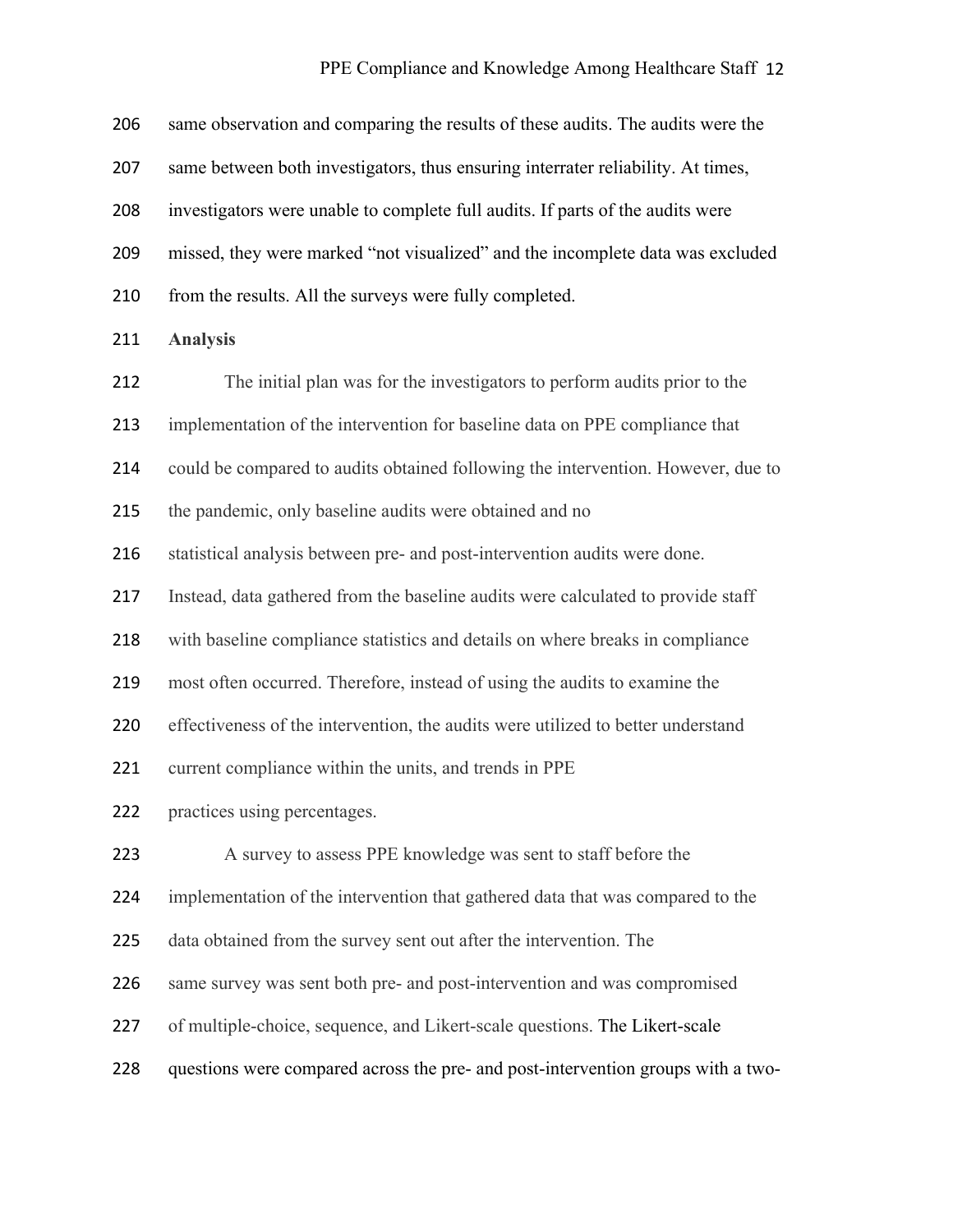| 229 | sample t-test. The rate at which the multiple-choice and sequence questions were   |
|-----|------------------------------------------------------------------------------------|
| 230 | answered correctly was compared across these groups with Fisher's exact test.      |
| 231 | <b>Ethical Considerations</b>                                                      |
| 232 | The investigators did not identify any conflicts of interest or need for           |
| 233 | formal ethics review. All staff received the same education on proper PPE          |
| 234 | usage. Additionally, all staff had adequate resources to locate the policy and had |
| 235 | the opportunity for any questions to be answered. The project was submitted and    |
| 236 | received approval from both the piloted institution and the University's           |
| 237 | Institutional Review Boards (IRBs).                                                |
| 238 | <b>Results</b>                                                                     |
| 239 | Data                                                                               |
|     |                                                                                    |
| 240 | The data analyzed from the survey are responses from 48 nurses prior to            |
| 241 | and 36 nurses following an educational intervention on personal protective         |
| 242 | equipment (PPE). The assessment tool consisted of four six-point Likert-scale      |
| 243 | items (Questions 1-4). For three of the four items, a "Strongly agree" was coded   |
| 244 | as 6 and "Strongly disagree" as 1. One of the items ("I don't have time to stay    |
| 245 | informed about available guidelines and guideline updates") was reverse-           |
| 246 | coded such that a "Strongly disagree" was coded as 6. The average across all four  |
| 247 | questions was computed for each nurse and compared across the pre- and post-       |
| 248 | intervention groups. In addition to the four Likert-scale items, four knowledge    |
| 249 | questions (Questions 6-9) were asked. These were answered either correctly or      |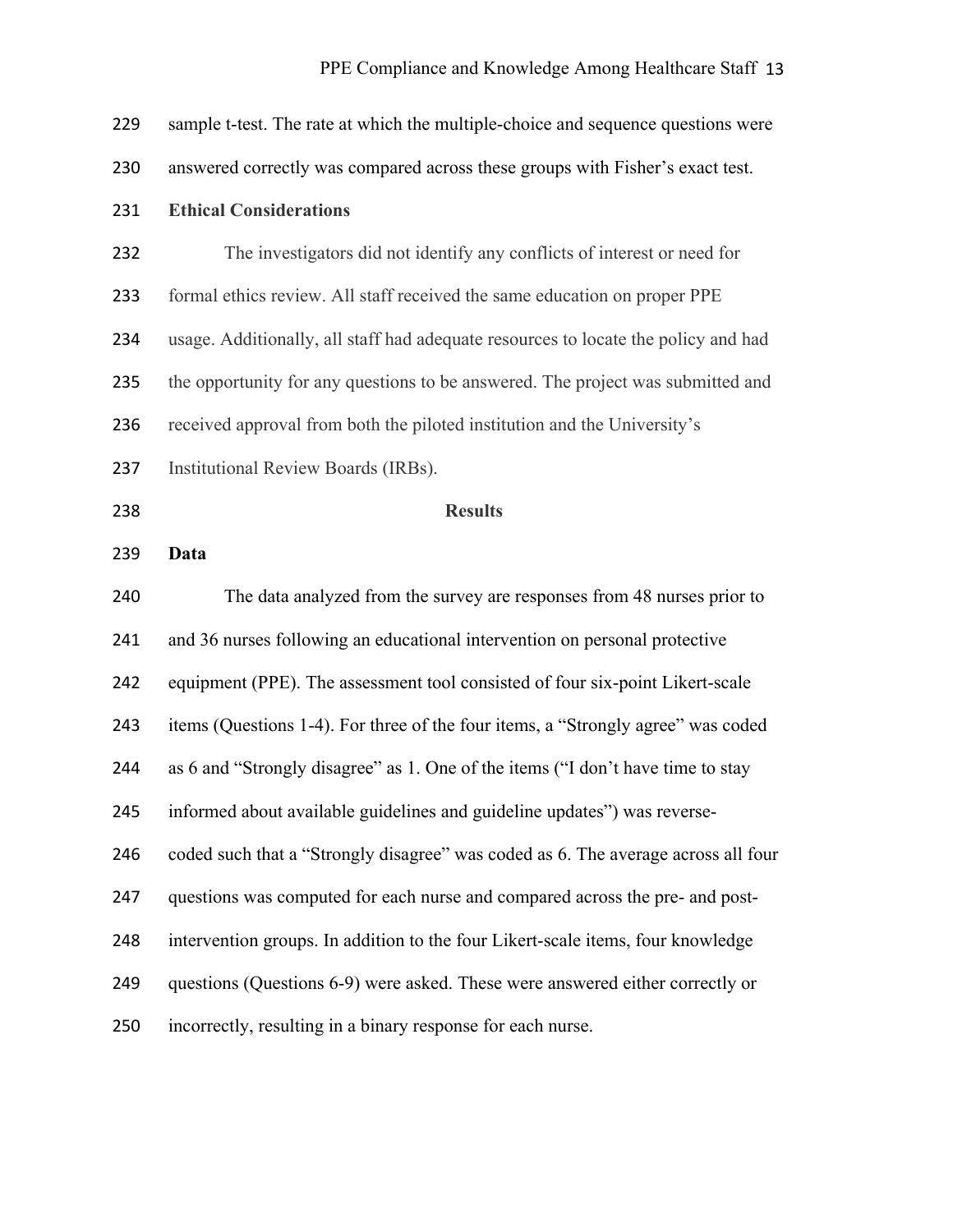| 251 | The audit data reviewed was split up into four sections: setup, donning              |
|-----|--------------------------------------------------------------------------------------|
| 252 | PPE, doffing PPE, and use of PPE. Auditors either marked "yes" "no" or "not          |
| 253 | visualized" for each point. Setup was further broken down into: door signage         |
| 254 | visible, isolation cart within reach, and correct signage on the                     |
| 255 | door. The donning and doffing PPE sections were further broken down based on         |
| 256 | the correct steps as per the institution's policy. The correct steps for donning PPE |
| 257 | are: hand hygiene performed before gathering supplies, staff donned gown first,      |
| 258 | staff donned gloves second, the gown was security correctly (closed and tied), and   |
| 259 | gloves and gown were donned outside of the room. The correct steps for doffing       |
| 260 | PPE are: staff doffs gown and gloves in one motion (or gown first), staff disposes   |
| 261 | PPE in the trash in patients' room, staff doffed PPE without visible contamination   |
| 262 | to themselves, staff performs hand hygiene after doffing. The final section was      |
| 263 | use of PPE and had one aspect: PPE was only worn inside the isolation room.          |
| 264 | <b>Methods</b>                                                                       |
| 265 | For the survey data, the average to Questions 1-4 was compared across the            |
| 266 | pre- and post-intervention groups with a two-sample t-test. The rate at which the    |
| 267 | knowledge questions were answered correctly was compared across these groups         |
| 268 | with Fisher's exact test.                                                            |
| 269 | For audit data, only baseline data was obtained. Thus, percentages were              |
| 270 | calculated to show baseline compliance rates.                                        |
| 271 | <b>Results</b>                                                                       |
| 272 | Table 1 shows the mean (standard error mean) for the average of                      |

Questions 1-4. Additionally, it shows the count (percent) of correct answers for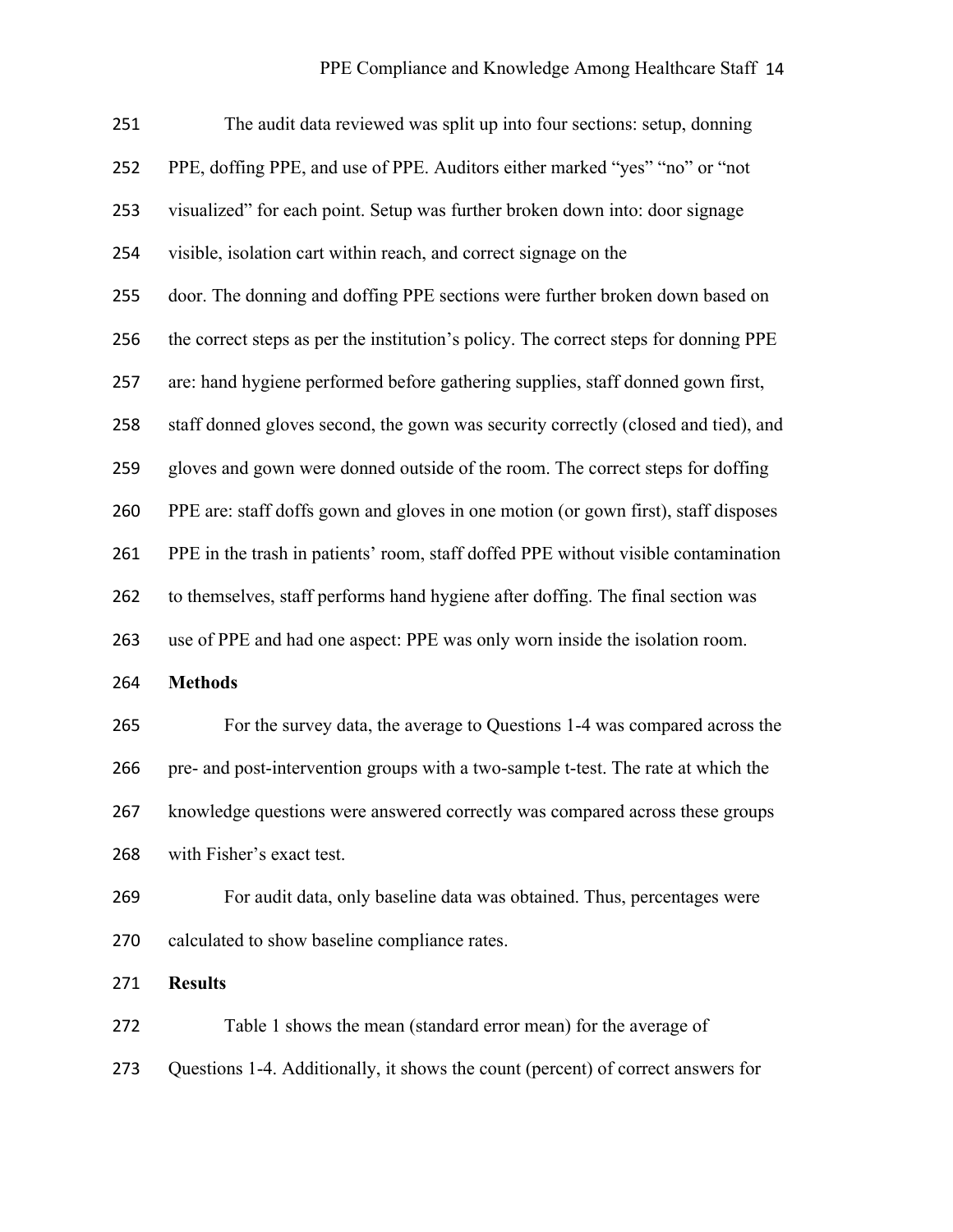| 274 | each of the four knowledge questions. The average response on the Likert-scale     |
|-----|------------------------------------------------------------------------------------|
| 275 | questions was very similar (and positive) across the two groups: 5.1 in the pre-   |
| 276 | intervention responses and 5.2 in the post-intervention responses on a 6-point     |
| 277 | scale. Similarly, the percent correct on each of the four knowledge questions were |
| 278 | similar from pre-to-post. The percent of nurses answering correctly was highest    |
| 279 | for Questions six, eight, and nine, with a notably lower correct response rate for |
| 280 | Question seven. None of the statistical tests performed resulted in statistically  |
| 281 | significant differences across the two groups.                                     |
| 282 | Audit data indicated that all four sections (setup, donning PPE, doffing           |
| 283 | PPE, and Use of PPE) were completed correctly 21.6% (n=97) of the                  |
| 284 | time. Staff entered contact or enteric isolation rooms without utilizing any       |
| 285 | PPE 21.6% $(n=30)$ of the time. These observations were not included in the        |
| 286 | subsequent calculations. Table 2 breaks down each section of the audit and shows   |
| 287 | percentages of visualized observations that were done correctly per section. If    |
| 288 | aspects of the section were "not visualized," or if staff did not wear PPE during  |
| 289 | the encounter, the audits were excluded from data analysis.                        |
| 290 | A few additional percentages were calculated to further understand the             |
| 291 | data. The most common step missed when donning PPE was hand hygiene.               |
| 292 | Twenty percent $(n=97)$ of the time staff did every other aspect of the audit      |
| 293 | correctly except hand hygiene prior to putting on PPE. Donning was completed in    |
| 294 | the incorrect order $22\%$ (n=97) of the time, most frequently donning gloves      |
| 295 | before gown.                                                                       |

**Discussion**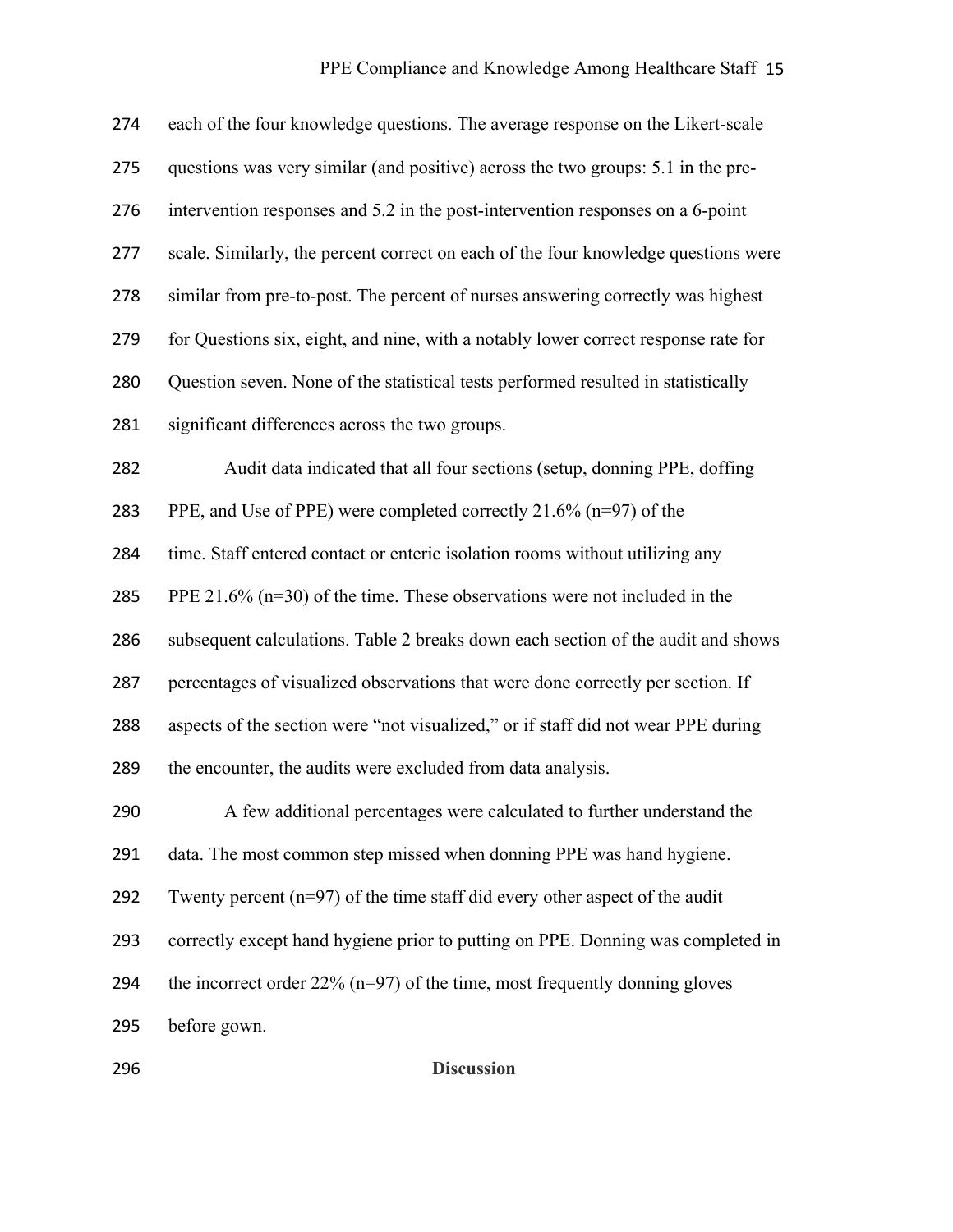## **Summary**

| 298 | The first key finding of this project was that PPE compliance was                       |
|-----|-----------------------------------------------------------------------------------------|
| 299 | suboptimal. PPE was worn correctly only 21.6% of the encounters that were               |
| 300 | audited. This finding confirmed the need for an intervention to help address PPE        |
| 301 | compliance on the piloted units. Survey results indicated high PPE                      |
| 302 | knowledge both pre- and post-intervention. This indicates that the staff                |
| 303 | knows how to properly utilize PPE, but not translating into practice. Thus, it is       |
| 304 | important to identify what barriers to proper PPE usage exist to implement              |
| 305 | strategies that address barriers and improve compliance.                                |
| 306 | Additionally, findings from the audits indicated that staff doffed PPE                  |
| 307 | correctly $(72.1\%)$ more consistently than donned PPE correctly $(34.6\%)$ . This is   |
| 308 | contradictory to the literature review conducted, as many of the studies reviewed       |
| 309 | for this project indicated that doffing is often the area of concern (Antonian, et al., |
| 310 | 2019; Baloh, et al., 2019; Beam, et al., 2011; Doll, et al., 2017; Mitchel, et al.,     |
| 311 | 2013; Okamoto, et al., 2019; & Tomas, et al., 2015). This finding supports              |
| 312 | the implementation of pre-intervention audits and surveys to help identify the          |
| 313 | areas for improvement specific to the institution.                                      |
| 314 | One key aspect of the audits that was consistently done well was room set               |
| 315 | up. If a patient was on contact or enteric precautions, the room had the correct        |
| 316 | signage visible and the isolation cart within reach for 99.3% of encounters. The        |
| 317 | literature search completed for this project identified visual aids have shown to be    |
| 318 | an effective intervention (Allen & Cronin, 2012; Alsmeyer, 2014; Doll, et al.,          |
| 319 | 2017; Larkin, et al., 2017). However, investigators did not implement visual aids,      |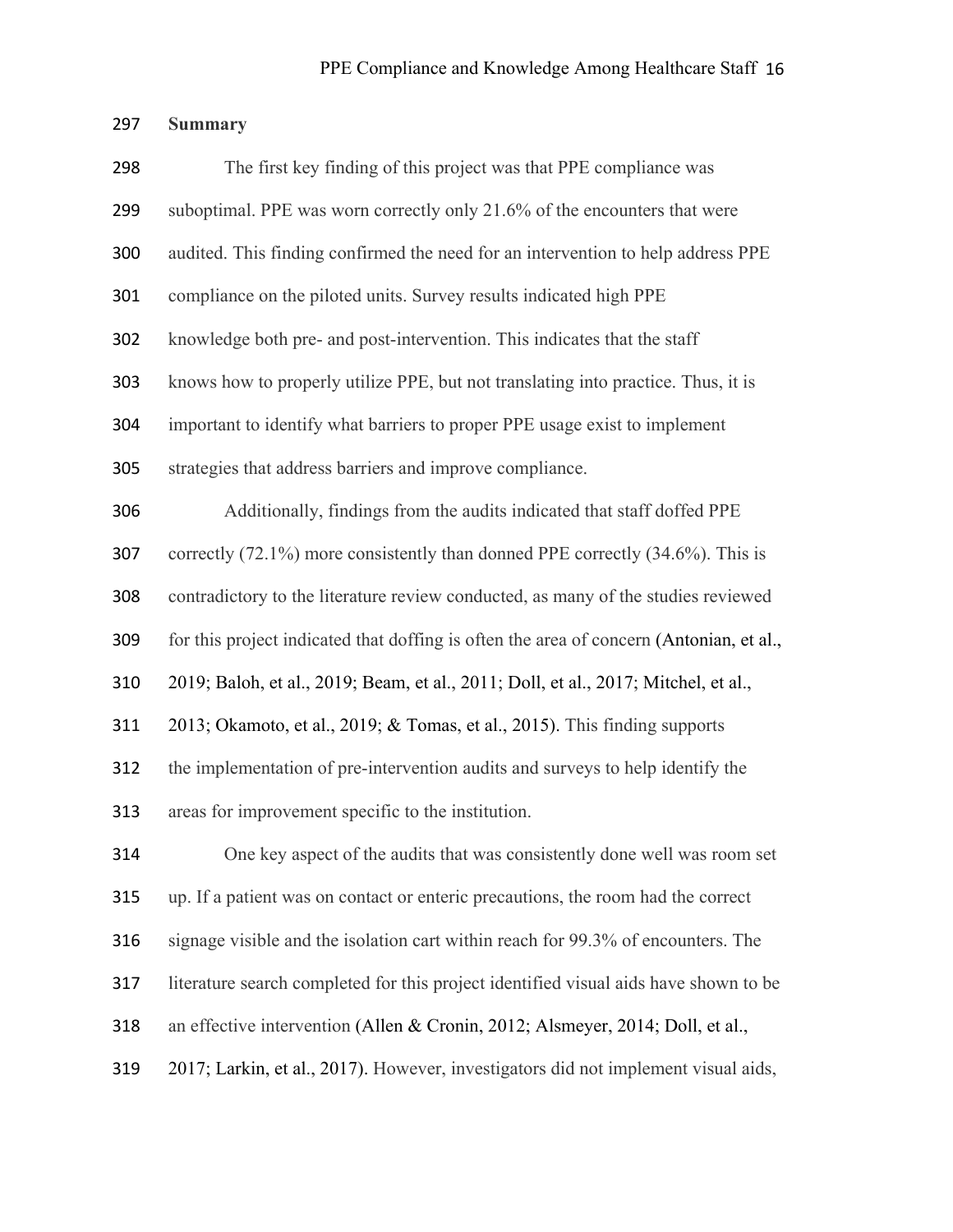as the findings from the audits indicated this was already successfully being implemented at the institution.

| 322 | There were no statistically significant changes in the data analyzed from          |
|-----|------------------------------------------------------------------------------------|
| 323 | the survey results. This was likely due to high scores on the pre-intervention     |
| 324 | survey. Staff knowledge did not decrease post-intervention, but also did not have  |
| 325 | much room to improve given the high score on the pre intervention survey. One      |
| 326 | question was added to the post-intervention survey that was not on the pre-        |
| 327 | intervention survey and that was "did you find this information helpful?" Staff    |
| 328 | were asked to answer this "yes/no" question. $94.3\%$ (n=35) staff members         |
| 329 | indicated that the educational intervention was helpful.                           |
| 330 | <b>Interpretation</b>                                                              |
| 331 | Suboptimal PPE compliance was reported in much of the literature review            |
| 332 | completed for this project (Allen & Cronin, 2012; Jain, Dogra, Mishra, Thakur, &   |
| 333 | Loomba, 2013; Larkin, et al., 2017). This was consistent with the findings from    |
| 334 | this project. Many of the studies reviewed for this project implemented            |
| 335 | an educational intervention utilizing audits and surveys revealing a variety of    |
| 336 | results. This project implemented a multidisciplinary virtual education campaign   |
| 337 | to address low PPE compliance. Due to the COVID-19 pandemic, post-                 |
| 338 | intervention audits could not be obtained to identify if the intervention affected |
| 339 | PPE compliance. However, since the survey was completely online, results were      |
| 340 | obtained pre- and post-intervention. Survey results indicated that a               |
| 341 | multidisciplinary education campaign did not show statistically significant        |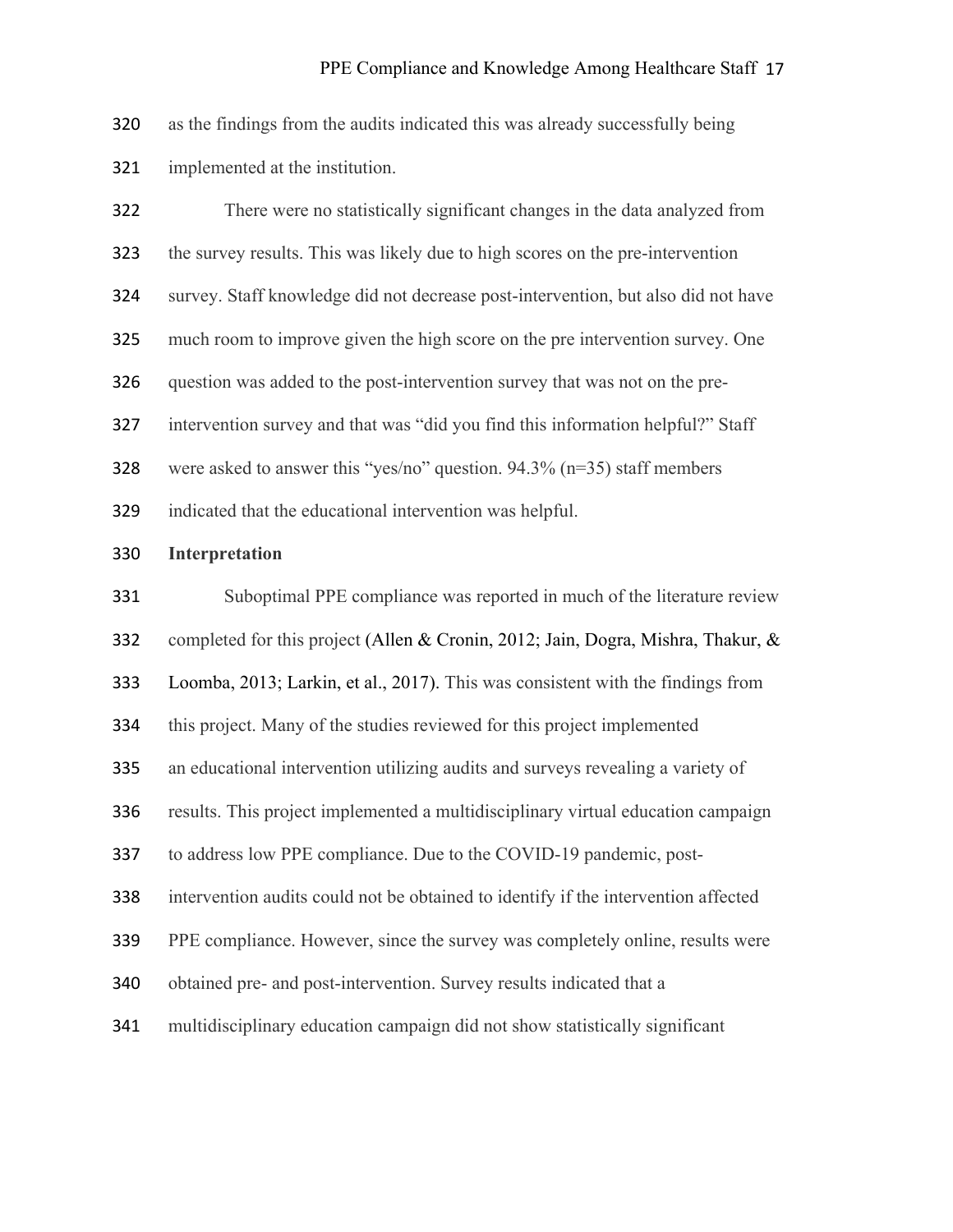improvement in PPE knowledge among staff members. This was consistent with some of the studies reviewed in the literature.

 The biggest reason investigators believe there was a difference between observed and anticipated outcomes was due to the COVID-19 pandemic. Post- intervention audits were not able to be completed, which was one of the measurements to identify intervention effectiveness. While the survey provided useful information, staff performed well on the pre-intervention survey, and thus the intervention would not have allowed for much improvement. The audit data would have been beneficial in determining the effectiveness of this intervention. It can be inferred that because PPE knowledge was high pre- intervention and compliance was low, barriers other than lack of PPE knowledge exist that influence PPE compliance. Another variation made to this project due to the pandemic was the delivery method of the intervention. The initial plan was to deliver short, in- person education sessions that would have included interactive education, such as the use of glow germ, as this has shown some effectiveness in past studies (Allen & Cronin, 2012; Andonian, et al., 2019; Beam, et al., 2011; Bruce, 2013; Larkin, et al., 2017; & Tomas, et al., 2015). Following COVID-19 precautions, in person educational sessions were not possible. Therefore, education was delivered virtually and may have impacted project outcomes. One could argue that virtual education would not be as effective, as staff could skim through or disregard the education material. Additionally, virtual education misses the opportunity to do any hands-on interaction. Interestingly, the survey asked staff what form of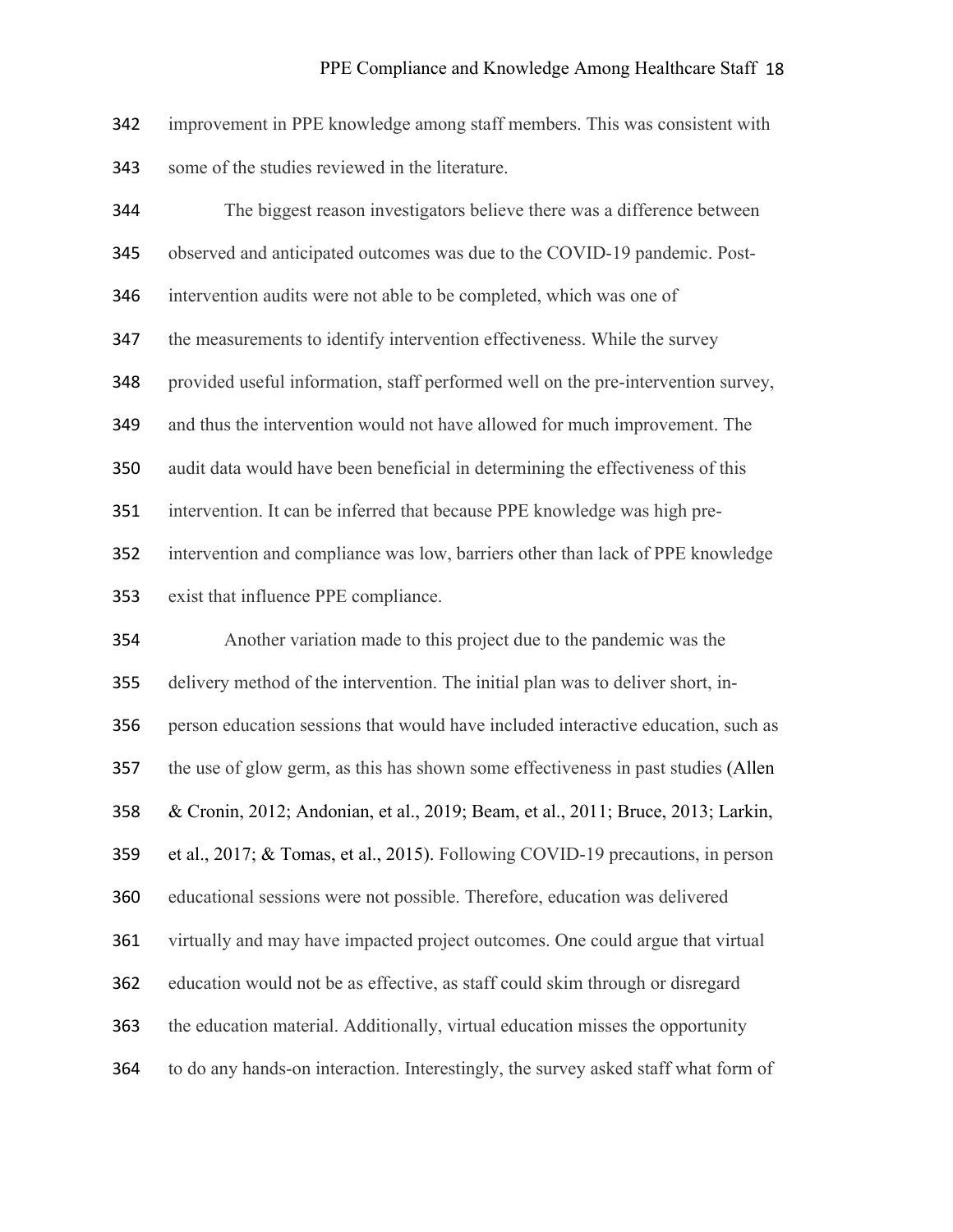### PPE Compliance and Knowledge Among Healthcare Staff 19

| 365 | communication is most beneficial to them, and the most common answer was e-          |  |  |  |  |
|-----|--------------------------------------------------------------------------------------|--|--|--|--|
| 366 | mail or online (23%), supporting the use of a virtual intervention. It is also cost- |  |  |  |  |
| 367 | effective, can be accessed at the user's convenience, repeated as needed, easily     |  |  |  |  |
| 368 | replicated, and provides a safe learning environment, which is required during a     |  |  |  |  |
| 369 | pandemic. Ultimately, more research needs to be done on the most effective           |  |  |  |  |
| 370 | education delivery method.                                                           |  |  |  |  |
| 371 | Despite the lack of clinically significant data, staff reported that the             |  |  |  |  |
| 372 | education intervention was helpful. Additionally, the intervention was               |  |  |  |  |
| 373 | inexpensive and required minimal resources other than time. Because staff felt the   |  |  |  |  |
| 374 | intervention was useful, it is worth considering as a cost-effective intervention to |  |  |  |  |
| 375 | improve PPE knowledge and compliance. Further research is needed on effective        |  |  |  |  |
| 376 | delivery method for an intervention addressing PPE.                                  |  |  |  |  |
| 377 | <b>Limitations</b>                                                                   |  |  |  |  |
| 378 | One key aspect of this project was obtaining baseline information to                 |  |  |  |  |
| 379 | understand current gaps in knowledge and barriers to PPE usage for staff. This       |  |  |  |  |
| 380 | allowed the intervention to the specific needs of the piloted units. However, this   |  |  |  |  |
| 381 | limits the generalizability of the project.                                          |  |  |  |  |
| 382 | One limitation noted was the Hawthorne effect. Investigators introduced              |  |  |  |  |
| 383 | themselves and the project to the unit before implementation. They also checked      |  |  |  |  |
| 384 | in with the charge nurses daily during the auditing period to identify which         |  |  |  |  |
| 385 | patients were on contact or enteric precautions. Thus, the staff could identify      |  |  |  |  |
| 386 | the investigators and their purpose for being there. This could have altered the     |  |  |  |  |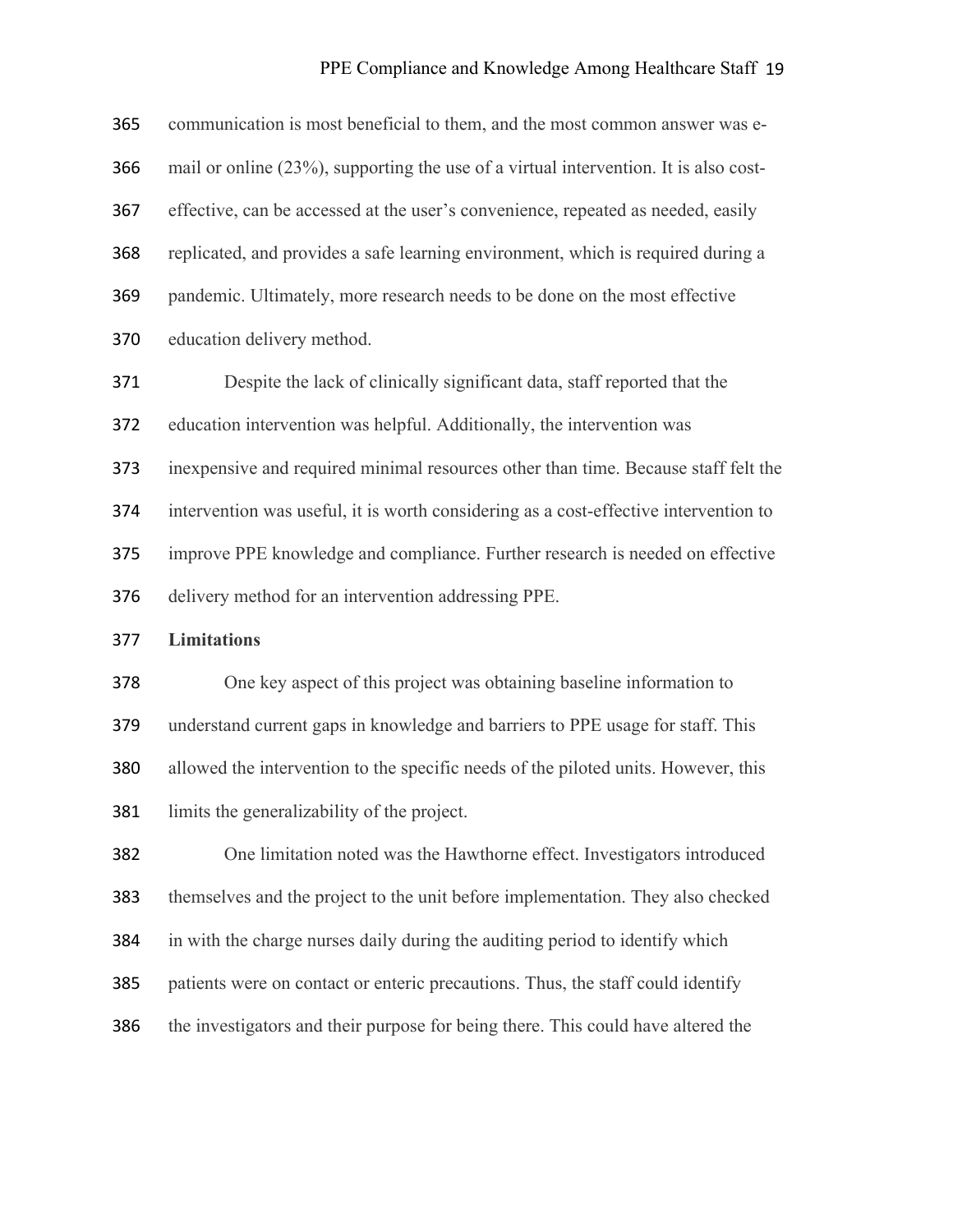results for audit compliance, as investigators' presence may have influenced the

staff's PPE decisions knowing they were being audited.

Another limitation was that staff often doffed

PPE in the patient's room with the door closed. This limited the ability for

investigators to fully see the doffing process. If investigators were not able to

view the doffing process in full, it was marked "not visualized" and this data

was excluded from the final percentages.

**Conclusion**

Use of PPE is a standard practice in healthcare institutions across the

United States in preventing the spread of HAIs. HAIs are not only costly but

potentially fatal. Proper use of PPE is one of the best ways to protect patients and

healthcare workers from HAIs (Wisconsin Department of Health Services,

2018). Despite this knowledge, research has indicated that compliance rates for

proper PPE usage are suboptimal, thereby, putting patients and staff at risk for

developing HAIs. This project sought to identify current compliance rates for

proper PPE usage, gaps in knowledge and barriers for consistent usage, and

an effective intervention to improve staff knowledge and compliance. The main

 finding of this project was that while knowledge on the proper use of PPE was adequate, compliance rates were very low.

 While this project could be easily implemented in a variety of settings to improve PPE compliance and knowledge, adjustments would need to be made to improve the effectiveness of the intervention. Further research is recommended to identify why adequate staff knowledge of PPE is not being implemented into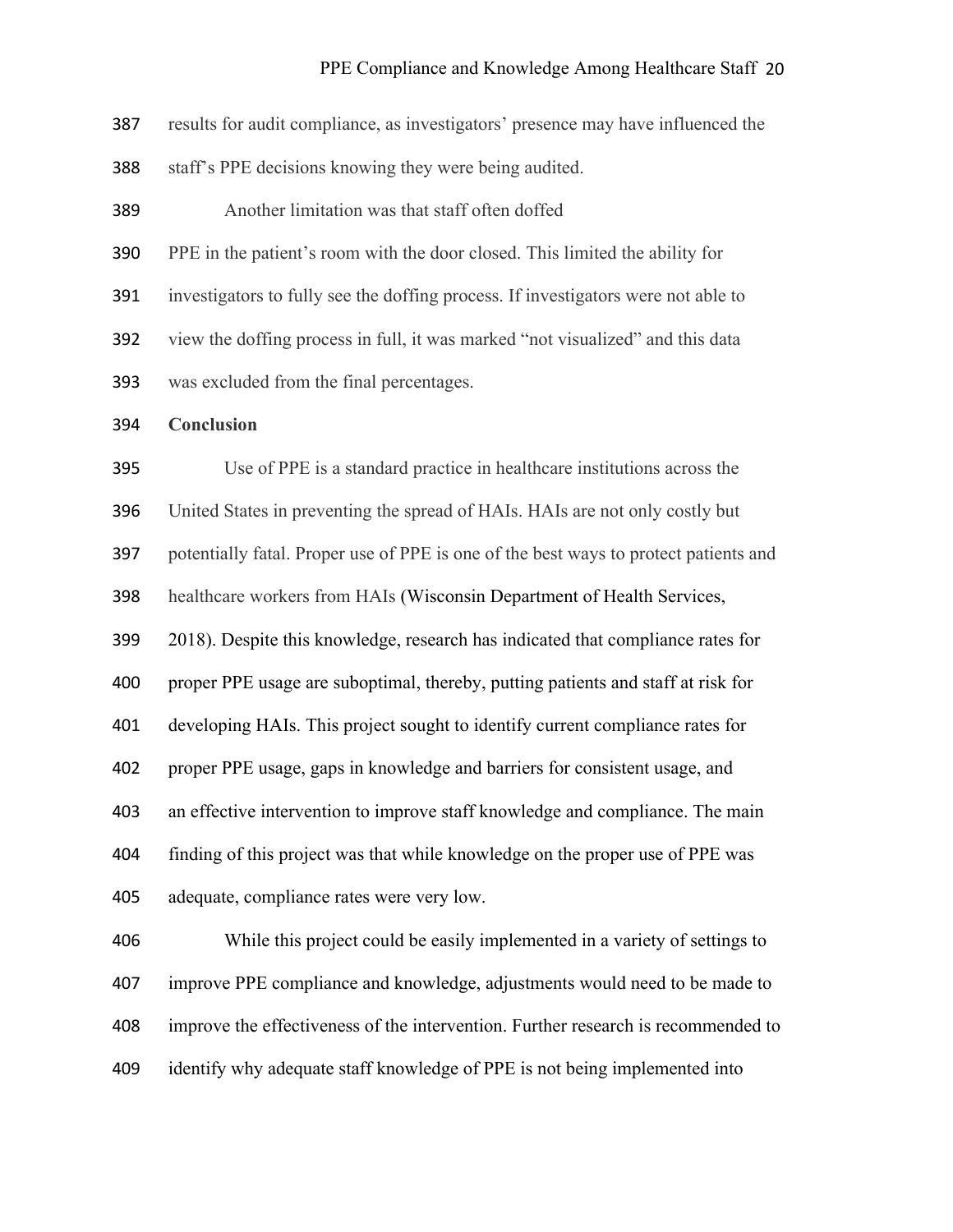- practice. Methods to overcome barriers is also recommended. Finally, if an
- educational intervention is going to be explored to address the identified barriers,
- research should be done to determine the most effective form of education
- delivery method.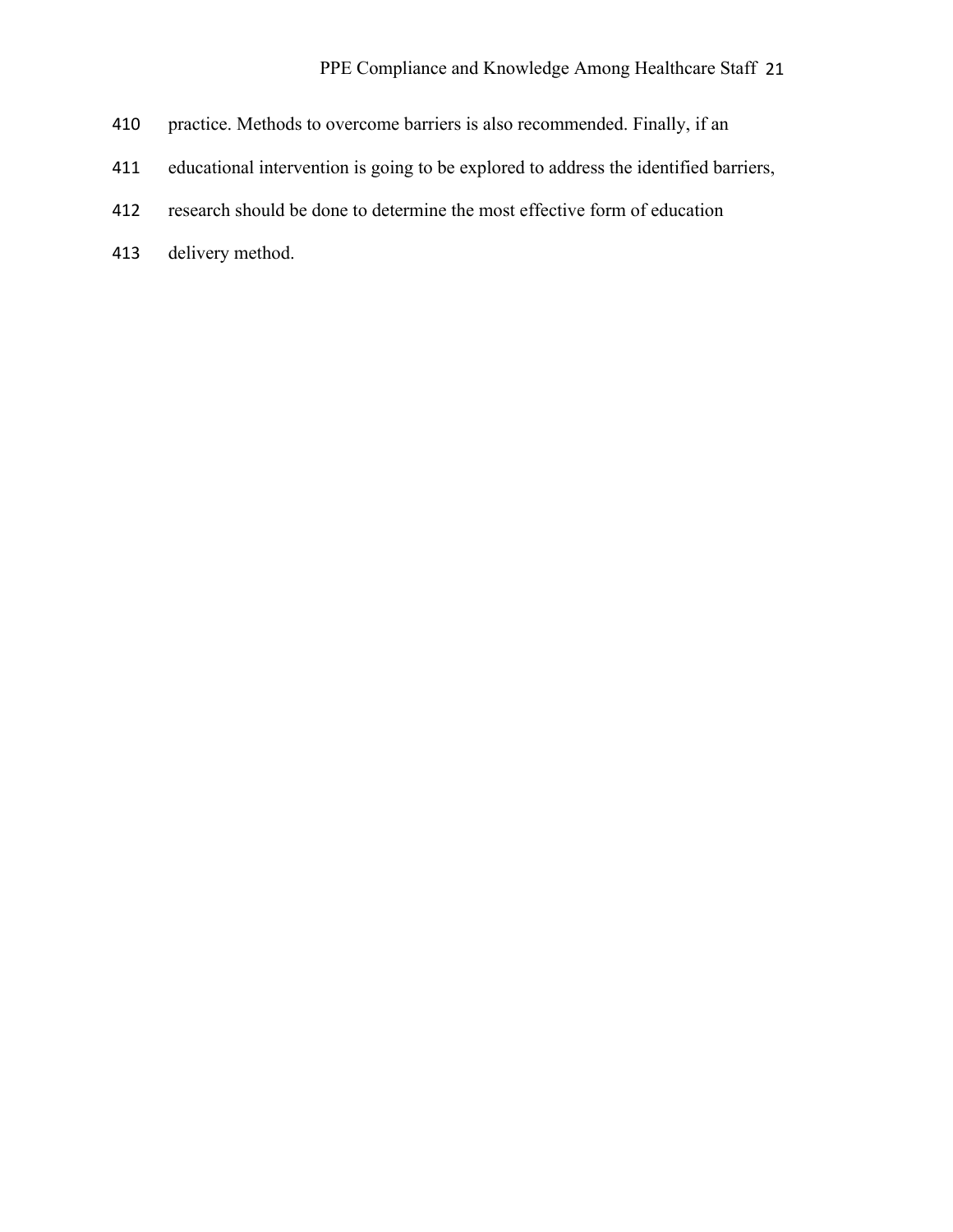#### **References**

AHRQ. (2019). AHRQ's healthcare-associated infections program. Retrieved from https://www.ahrq.gov/hai/index.html

Allen, S. & Cronin, S. (2012). Improving staff compliance with isolation precautions through use of an educational intervention and behavioral contract. *Dimensions of Critical Care Nursing, 31*(5), 290-293. doi:10.l097/DCC.0b013e31826199e8.

- Alsmeyer, Megan. (2014). *Increasing compliance of personal protective equipment selection and use of isolation precautions among RNs and NAs on med-surg unit* (Unpublished master's thesis). University of San Francisco, California.
- Andonian, J., Kazi, S., Therkorn, J., Benishek, L., Billman, C., Schiffhauer, M., & Maragakis, L. (2019). Effect of an intervention package and teamwork training to prevent healthcare personnel self-contamination during personal protective equipment doffing. *Clinical Infectious Diseases*, *69*, S248–S255. doi:10.1093/cid/ciz618
- Baloh, J., Reisinger, H. S., Dukes, K., Silva, J. P. da, Salehi, H. P., Ward, M., & Herwaldt, L. (2019). Healthcare workers' strategies for doffing personal protective equipment. *Clinical Infectious Diseases, 69*, S192–S198. doi:10.1093/cid/ciz613
- Beam, E., Gibbs, S., Boulter, K., Beckerdite, M., & Smith, P. (2011). A method for evaluating health care workers' personal protective equipment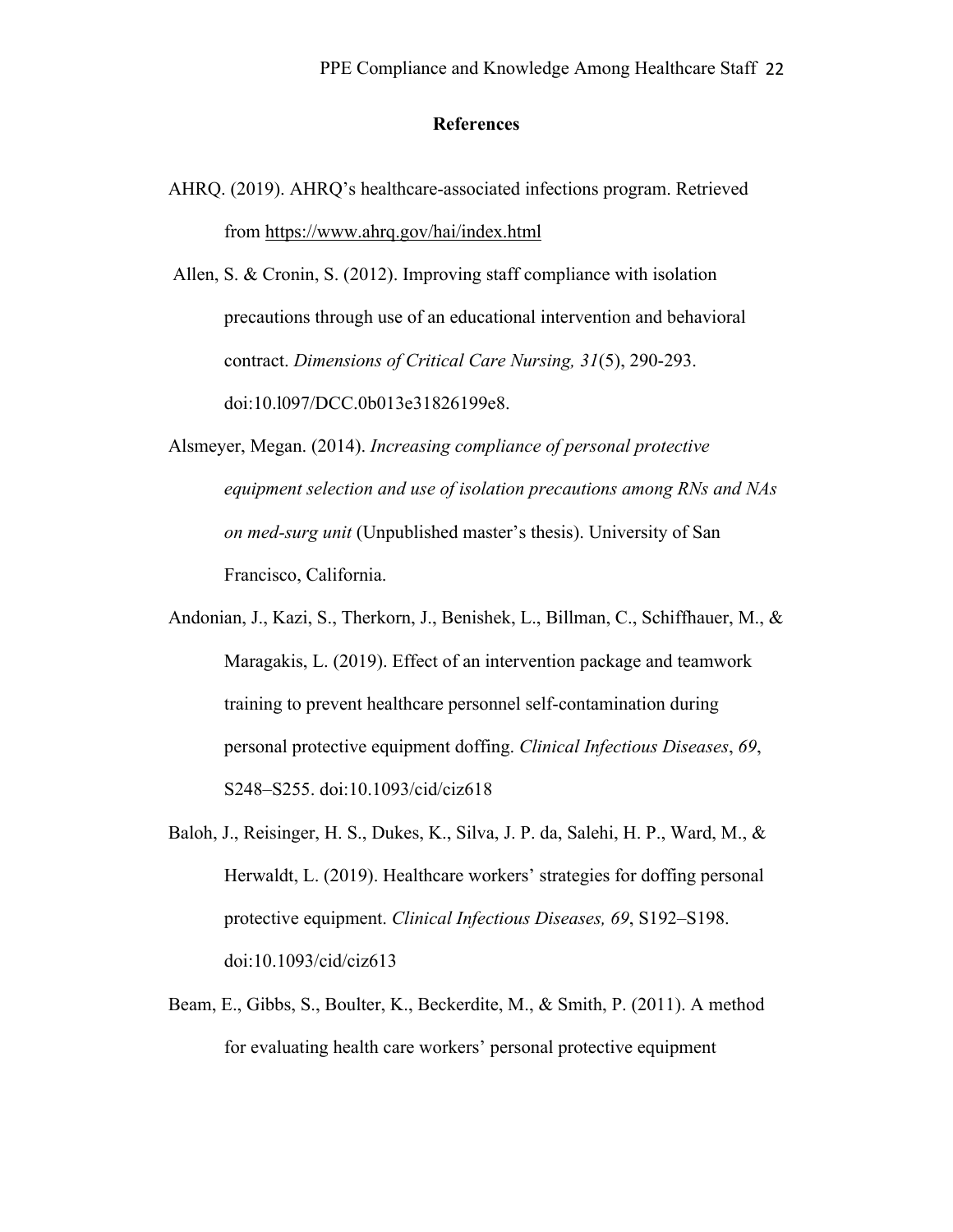technique. *American Journal of Infection Prevention 39*(5), 415- 420. doi:10.1016/j.ajic.2010.07.009

- Brown, C. G. (2014) The Iowa model of evidence-based practice to promote quality care: An illustrated example in oncology nursing. *Clinical Journal of Oncology Nursing, 18*(2), 157-159. doi: 10.1188/14.CJON.157-159.
- Bruce, N. (2013). *Improving compliance with healthcare associated infection (HAI) practice guidelines to reduce the acquisition of HAIs* (Unpublished doctoral dissertation). University of Massachusetts Amherst, Massachusetts.
- Doll, M., Feldman, M., Hartigan, S., Sanogo, K., Stevens, M., McReynolds, M., & Bearman, G. (2017). Acceptability and necessity of training for optimal personal protective equipment use. *Infection Control & Hospital Epidemiology, 38*(2), 226–229. doi:10.1017/ice.2016.252
- Doody, C. & Doody, O. (2011). Introducing evidence into nursing practice: Using the IOWA model. *British Journal of Nursing, 20*(11), 661-664. doi: 10.12968/bjon.2011.20.11.661

Fairview Health Services. Transmission-based precautions (isolation). Updated March 2017.

Retrieved

from http://intranet.fairview.org/policies/category/infectionpreventioncont rol/s\_140010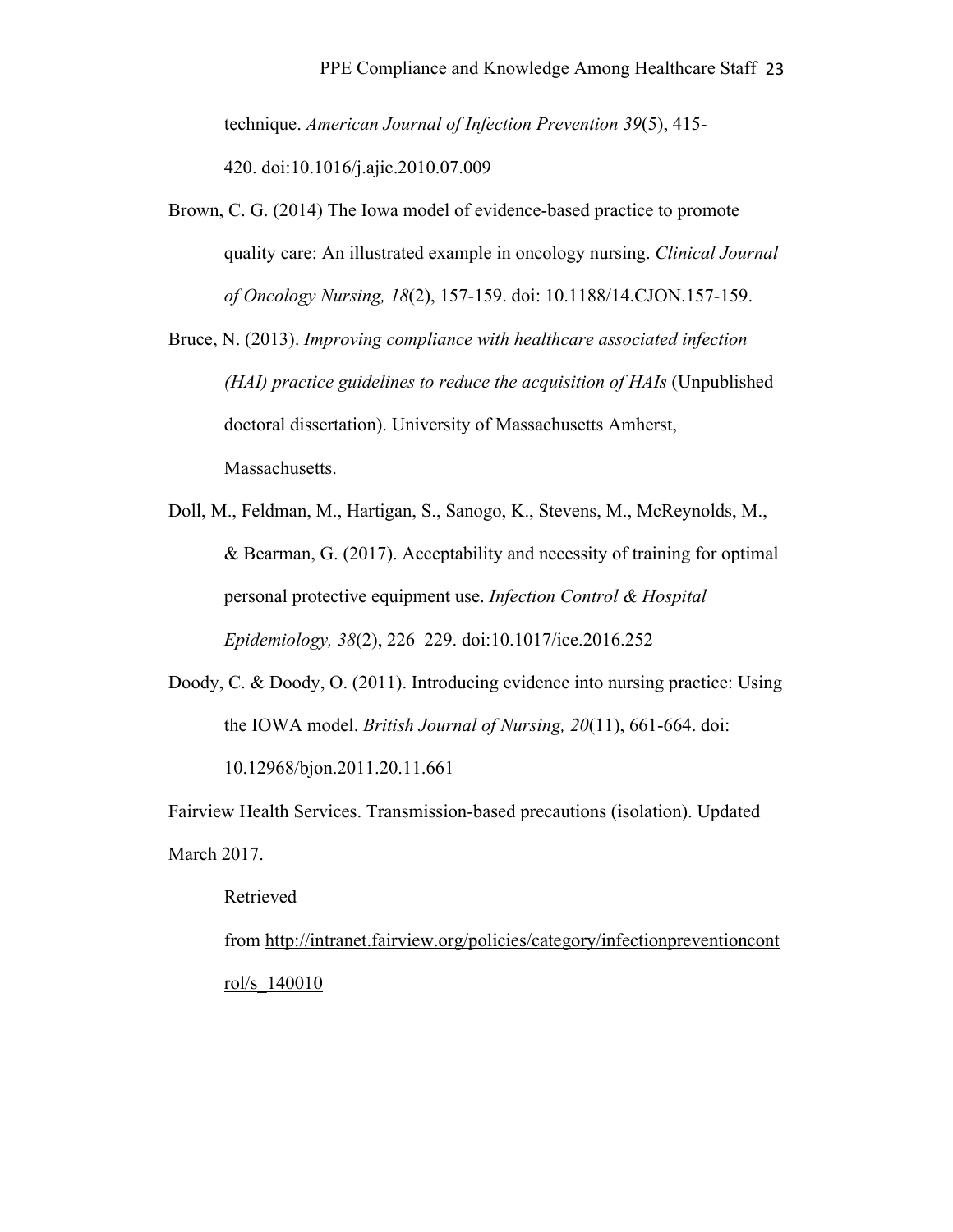- Jain, M., Dogra, V., Mishra, B., Thakur, A., & Loomba, P.S. (2013). Factors limiting the usage of personal protective equipment in a tertiary-care hospital. *The Canadian Journal of Infection Control, 28*(2), 105-110.
- Larkin, J., Lee, D., Kruedelback, G., Maxwell, T., Burroughs, R., Emery, C., & Salamone, D. (2017). Target-improving personal protective equipment (PPE) compliance: A three year study. *American Journal of Infection Control, 45*(6), S62. doi:10.1016/j.ajic.2017.04.100
- Larson E. (2004). A tool to assess barriers to adherence to hand hygiene guideline. *American Journal of Infection Control*, *32*(1), 48–51.
- Mitchell, R., Roth, V., Gravel, D., Astrakianakis, G., Bryce, E., Forgie, S., Johnston, L., Taylor, G., & Vearncombe, M. (2013). Are health care workers protected? An observational study of selection and removal of personal protective equipment in Canadian acute care hospitals. *American Journal of Infection Control*, *41*(3), 240

244. doi:10.1016/j.ajic.2012.04.332

Office of Disease Prevention and Health Promotion. (2019). Healthcare associated infections. Retrieved from https://health.gov/hcq/preventhai.asp

Okamoto, K., Rhee, Y., Schoeny, M., Lolans, K., Cheng, J., Reddy, S., & Popovich, K. J. (2019). Impact of doffing errors on healthcare worker selfcontamination when caring for patients on contact precautions. *Infection Control & Hospital Epidemiology*, *40*(5), 559–565. doi:10.1017/ice.2019.33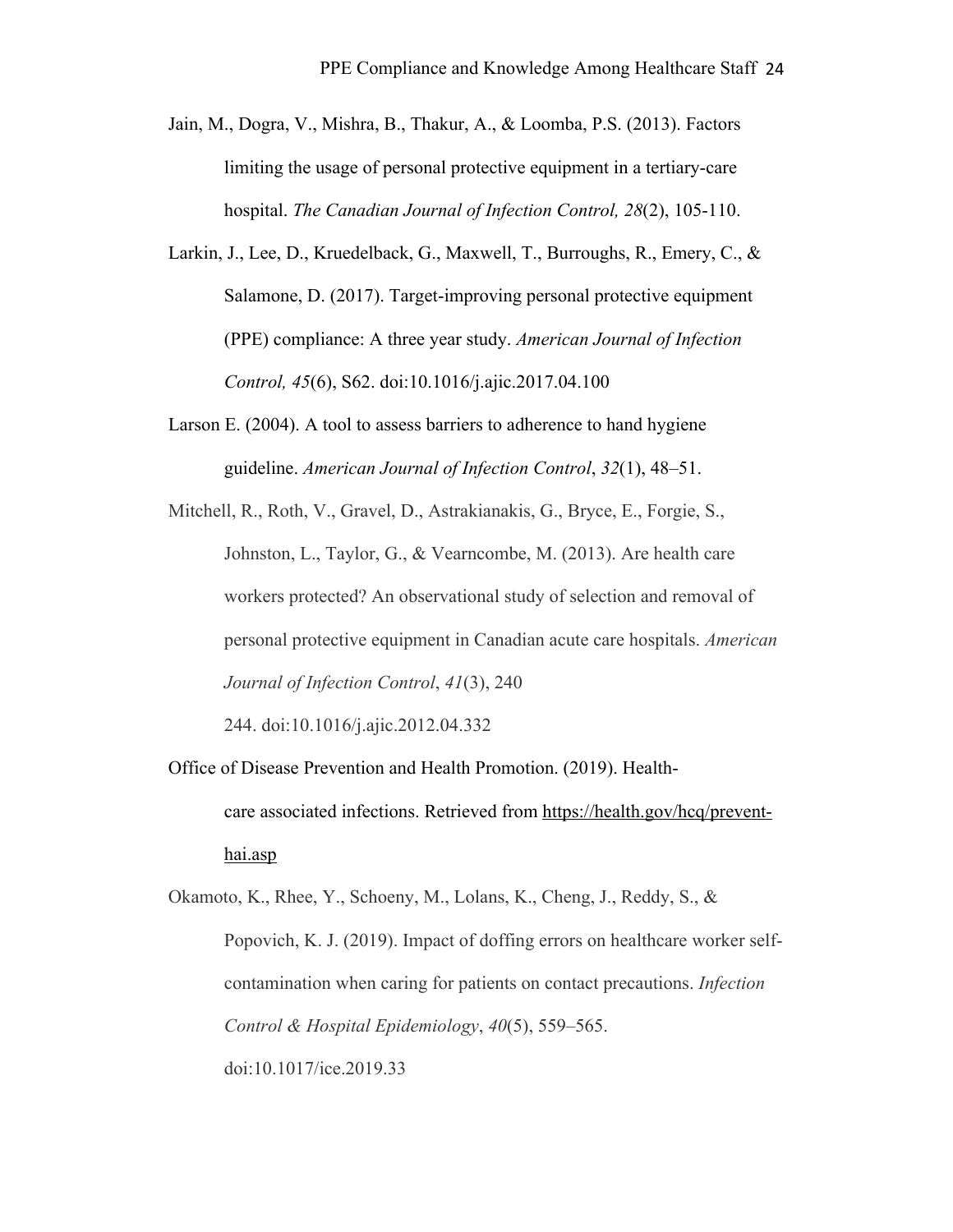- Stone P. W. (2009). Economic burden of healthcare-associated infections: An American perspective. *Expert review of pharmacoeconomics & outcomes research, 9*(5), 417–422. doi:10.1586/erp.09.53
- Telford, B., Healy, R., Flynn, E., Moore, E., Ravi, A., & Geary, U. (2019). Survey of isolation room equipment and resources in an academic hospital. *International Journal of Health Care Quality Assurance*, *32*(6), 991–1003. doi:10.1108/IJHCQA-10-2018-0254
- Titler, M., Kleiber, C., Steelman, V., Rakel, B., Budreau, G., Everett, L., Buckwalter, K., Tripp-Reimer, T., & Goode, C. (2001). The Iowa model of evidence-based practice to promote quality care. *Critical Care Nursing Clinical North America, 13*(4), 497-509.
- Tomas M. E, Kundrapu S., Thota P., Sunkesula, V. C., Cadnum, J., Mana, T., Jencson, A., O'Donnell, M., Zabarsky, T. F., Hecker, M. T., Ray, A. J., Wilson, B. M., & Donskey, C. J. (2015). Contamination of health care personnel during removal of personal protective equipment. *Journal of the American Medical Association Internal Medicine, 175*(12):1904–1910. doi:10.1001/jamainternmed.2015.4535
- Wisconsin Department of Health Services. (2018). *Infection control and prevention- personal protective equipment (PPE).* Retrieved from https://www.dhs.wisconsin.gov/ic/ppe.htm